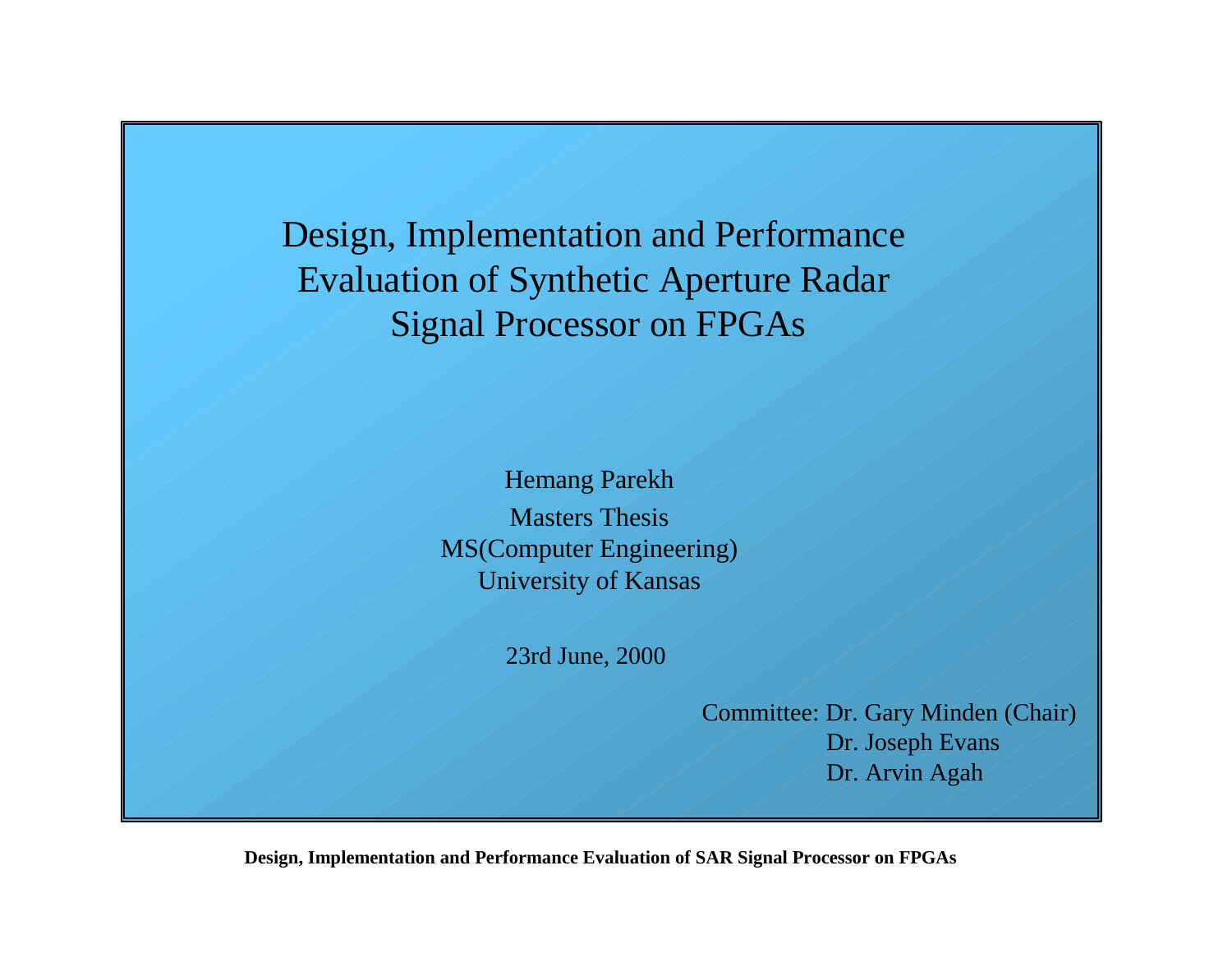# Presentation Outline

- Motivation
- SAR Signal Processing
- Target Architecture and Design Flow
- Design and Implementation
- Implementation results
- Conclusion
- Future Work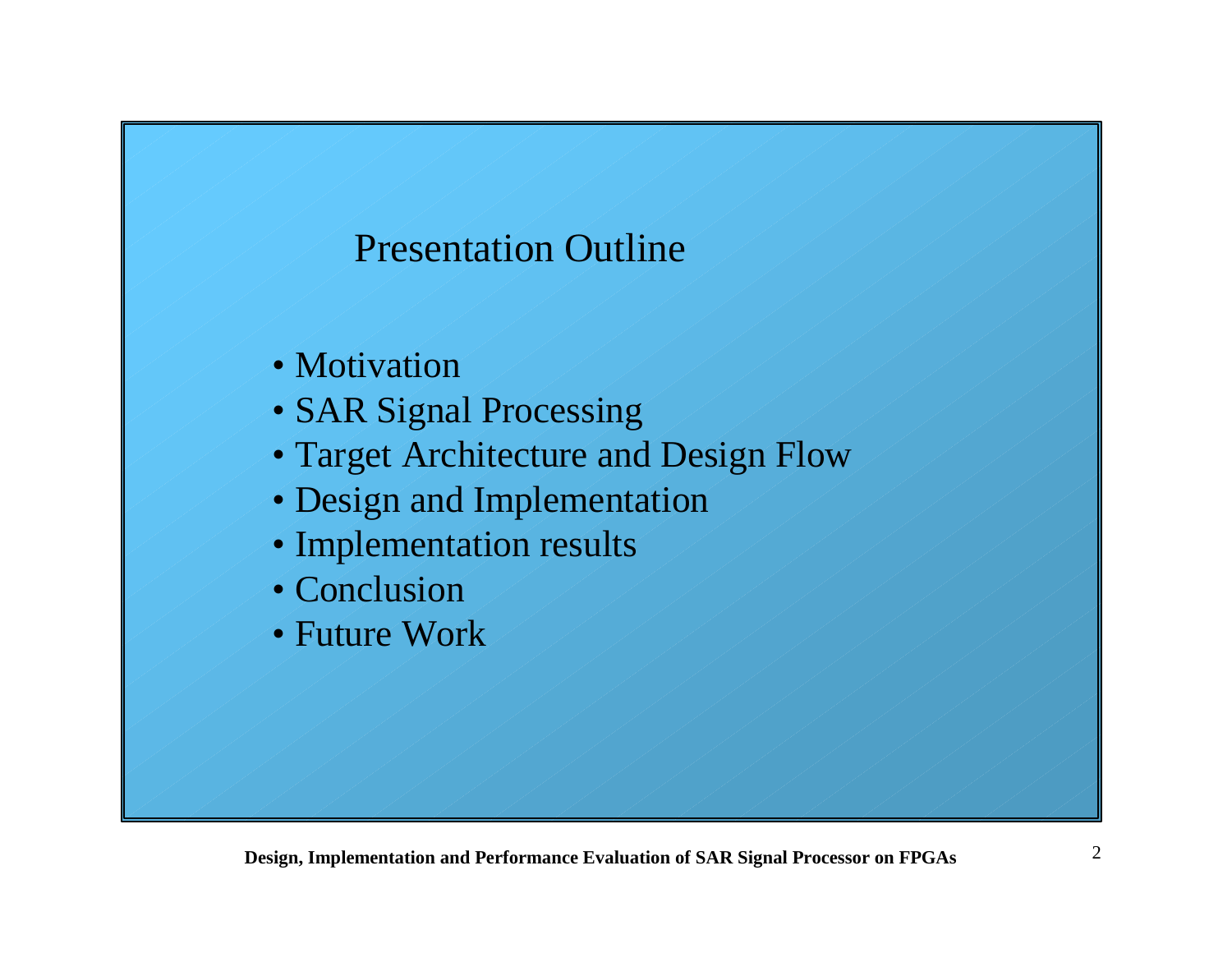# Some Acronyms used in this presentation

| <b>ASF</b>   | <b>Alaska SAR Facility</b>                       |
|--------------|--------------------------------------------------|
| <b>ACS</b>   | <b>Adaptive Computing Systems</b>                |
| <b>CCSD</b>  | <b>Computer Compatible Signal Data</b>           |
| <b>CEOS</b>  | <b>Committee on Earth Observation Satellites</b> |
| <b>DARPA</b> | <b>Defense Advanced Research Projects Agency</b> |
| <b>ERS</b>   | <b>European Remote Sensing Satellite</b>         |
| <b>ESA</b>   | <b>European Space Agency</b>                     |
| <b>FPE</b>   | <b>Functional Programming Environment</b>        |
| <b>PRF</b>   | <b>Pulse Repetition Frequency</b>                |
| <b>SAR</b>   | <b>Synthetic Aperture Radar</b>                  |
|              |                                                  |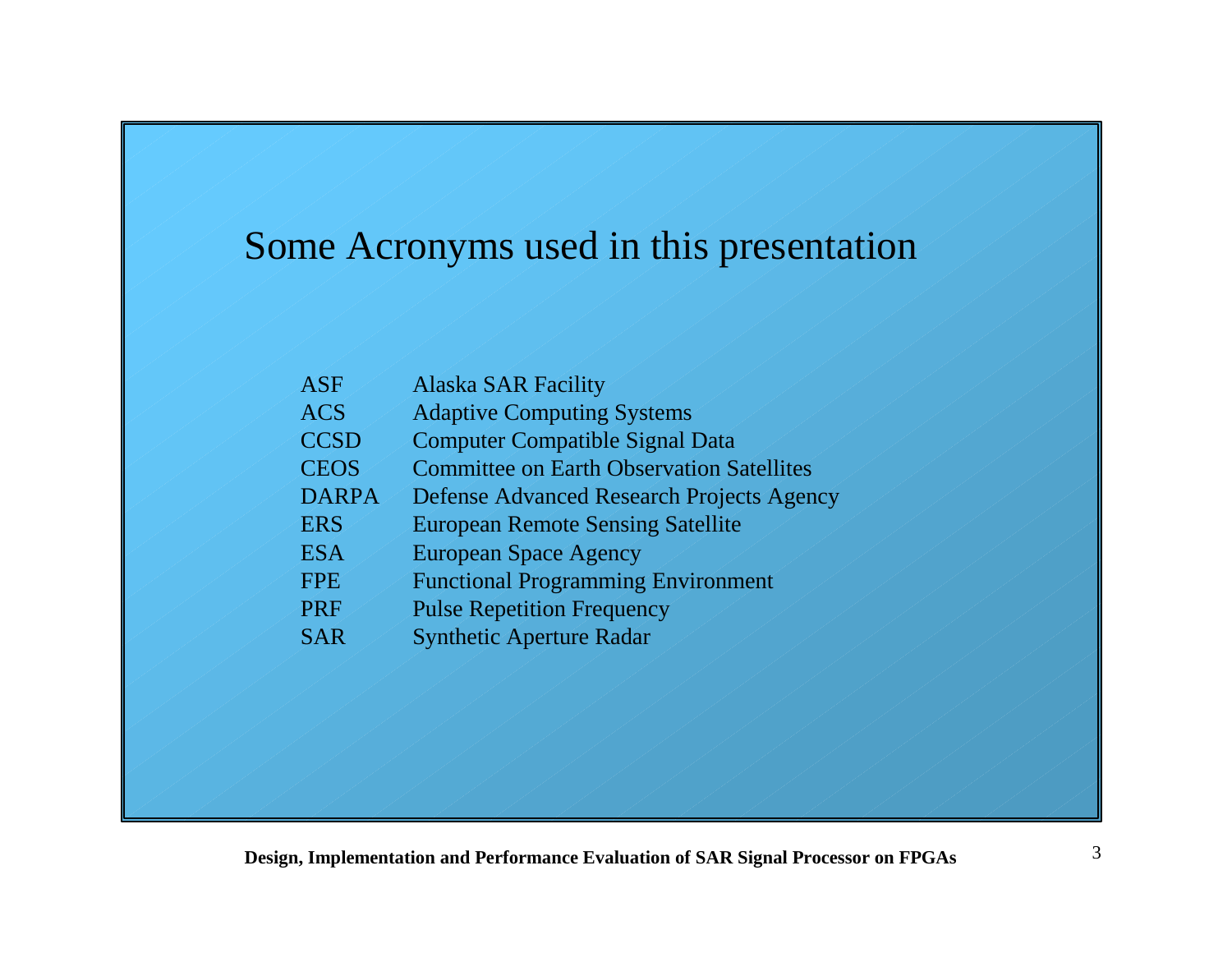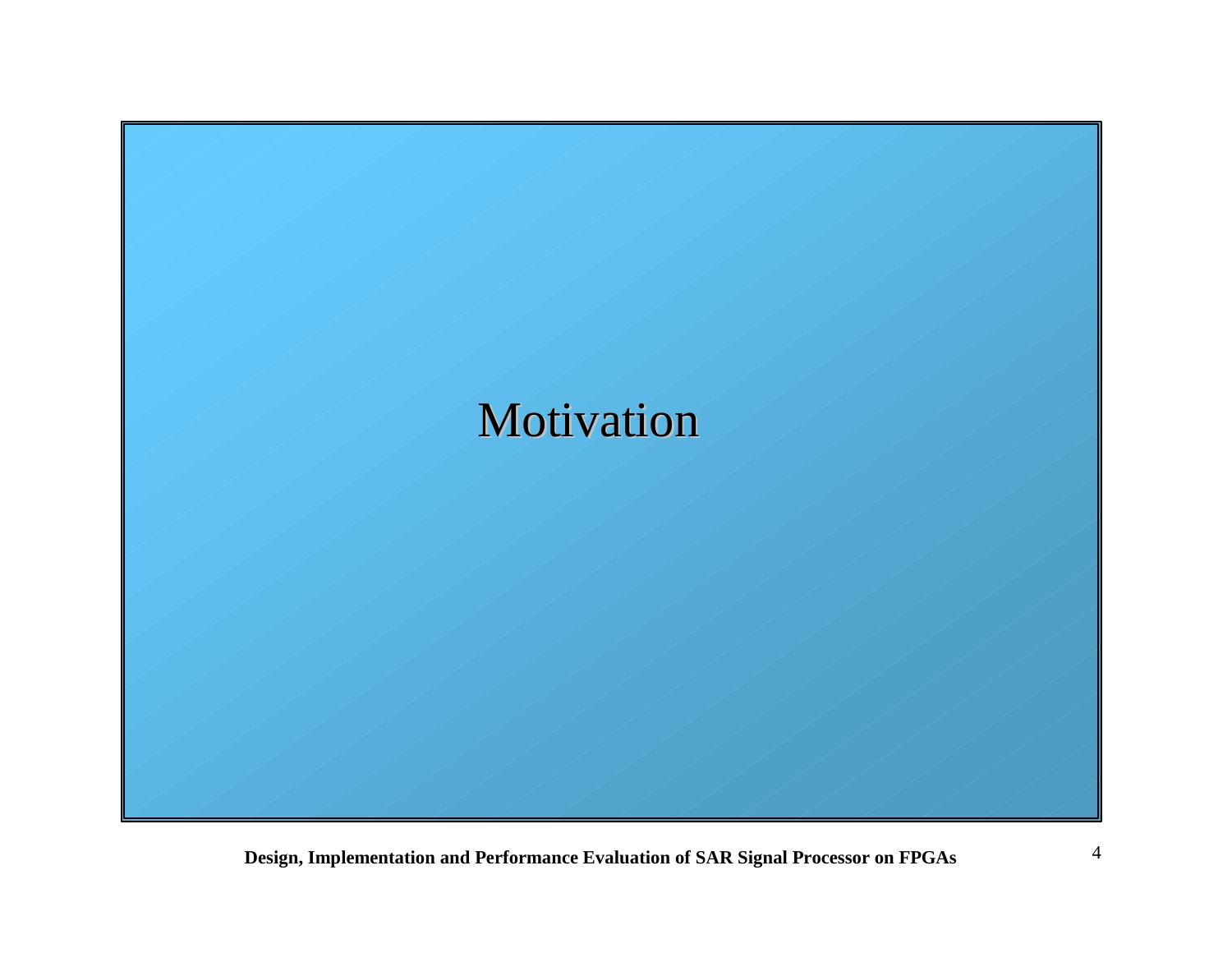# **Motivation**

What's SAR signal Processing?

- Raw data received from SAR
- Ground processing to remove Doppler
- Getting a viewable image

What's so special about it?

- The amount of data is enormous
- The ground processing is computationally intensive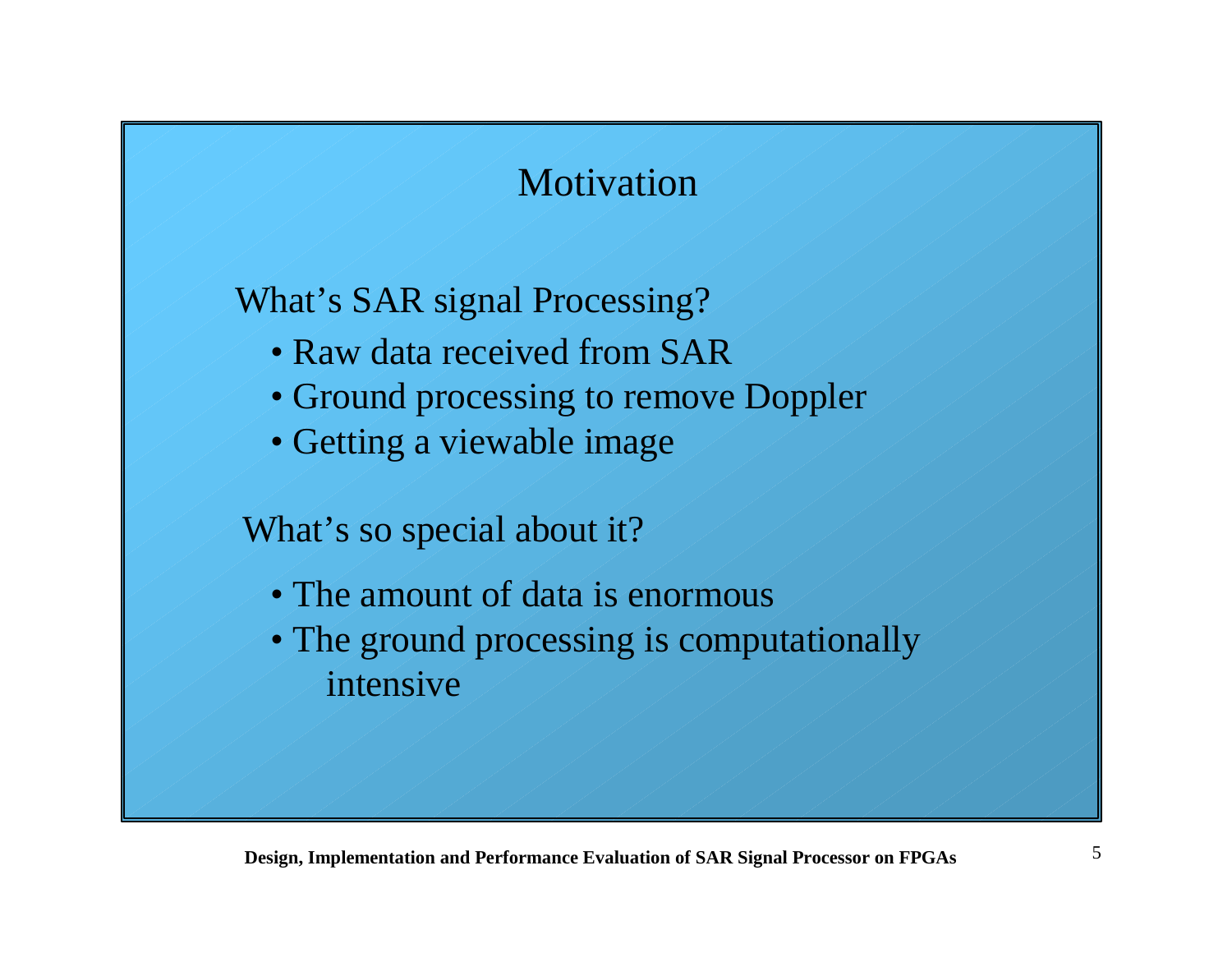# Motivation

ASIC\* , a solution?

• ASIC : Optimized hardware solution - But, large time to market - Not flexible

```
Why FPGAs ?
```
• FPGA : Field Programmable Gate Arrays - Optimized hardware solution - Also, small time to market - Flexibility equivalent to a software implementation

\*Application Specific Integrated Circuit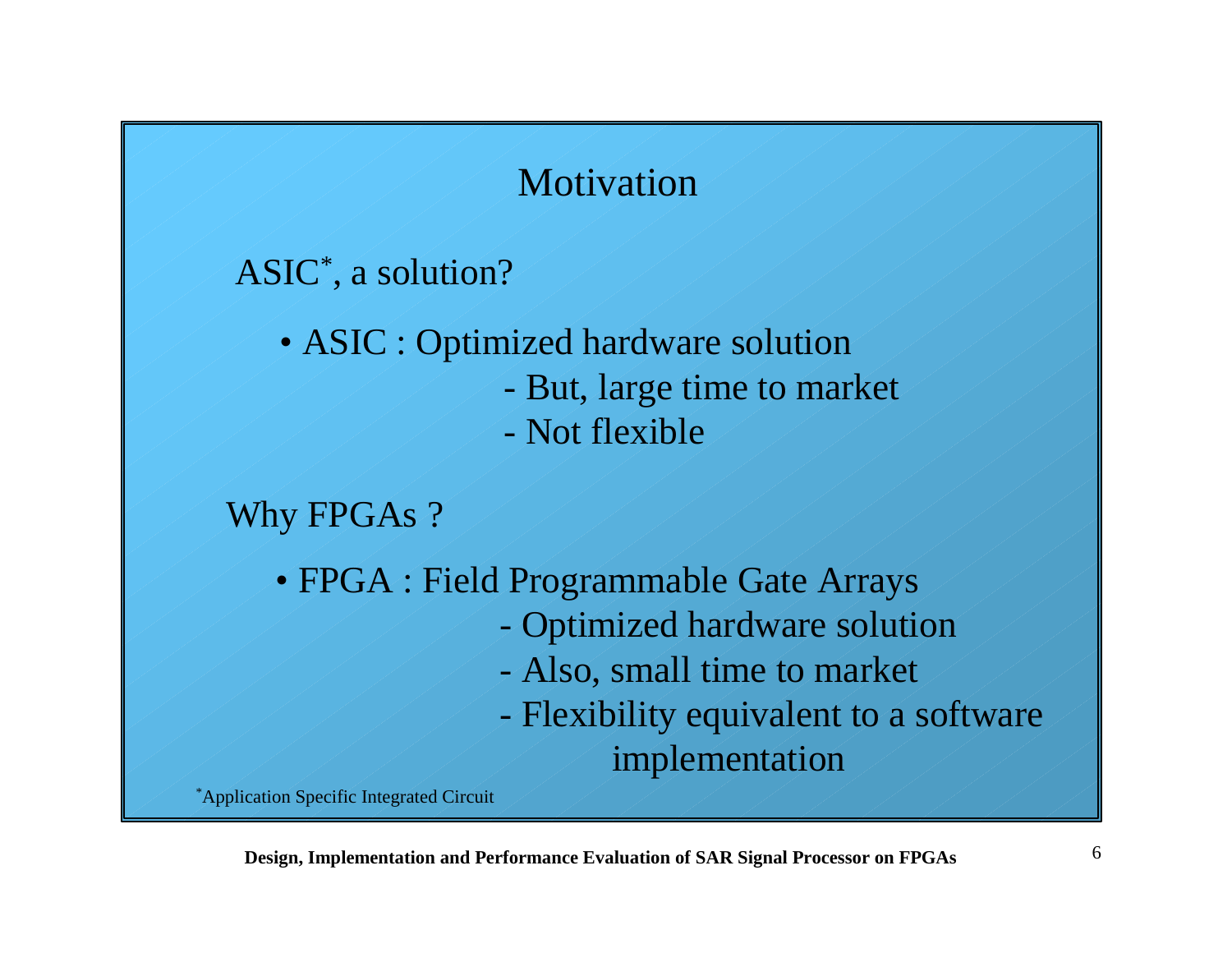# SAR Signal Processor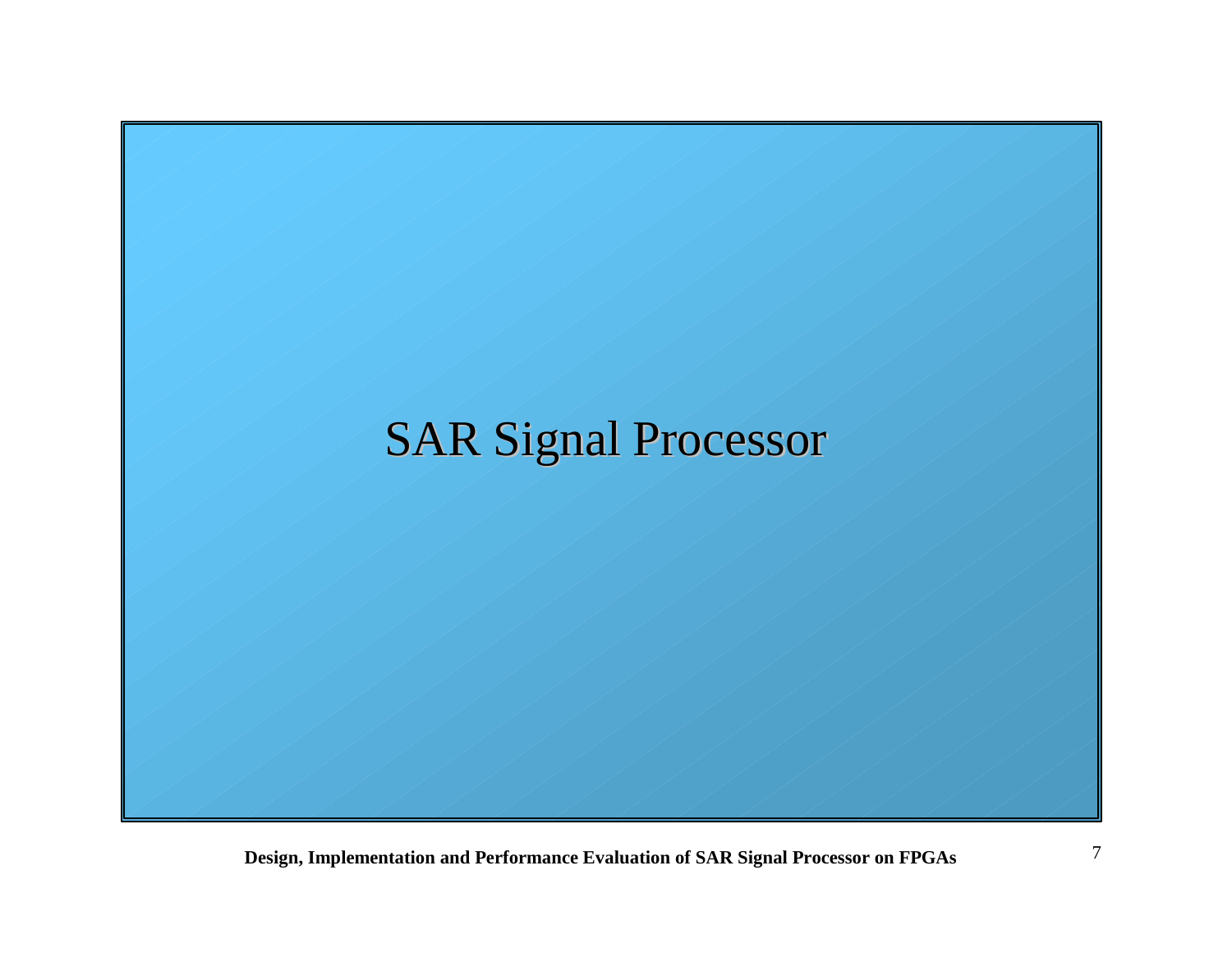

**Design, Implementation and Performance Evaluation of SAR Signal Processor on FPGAs** 8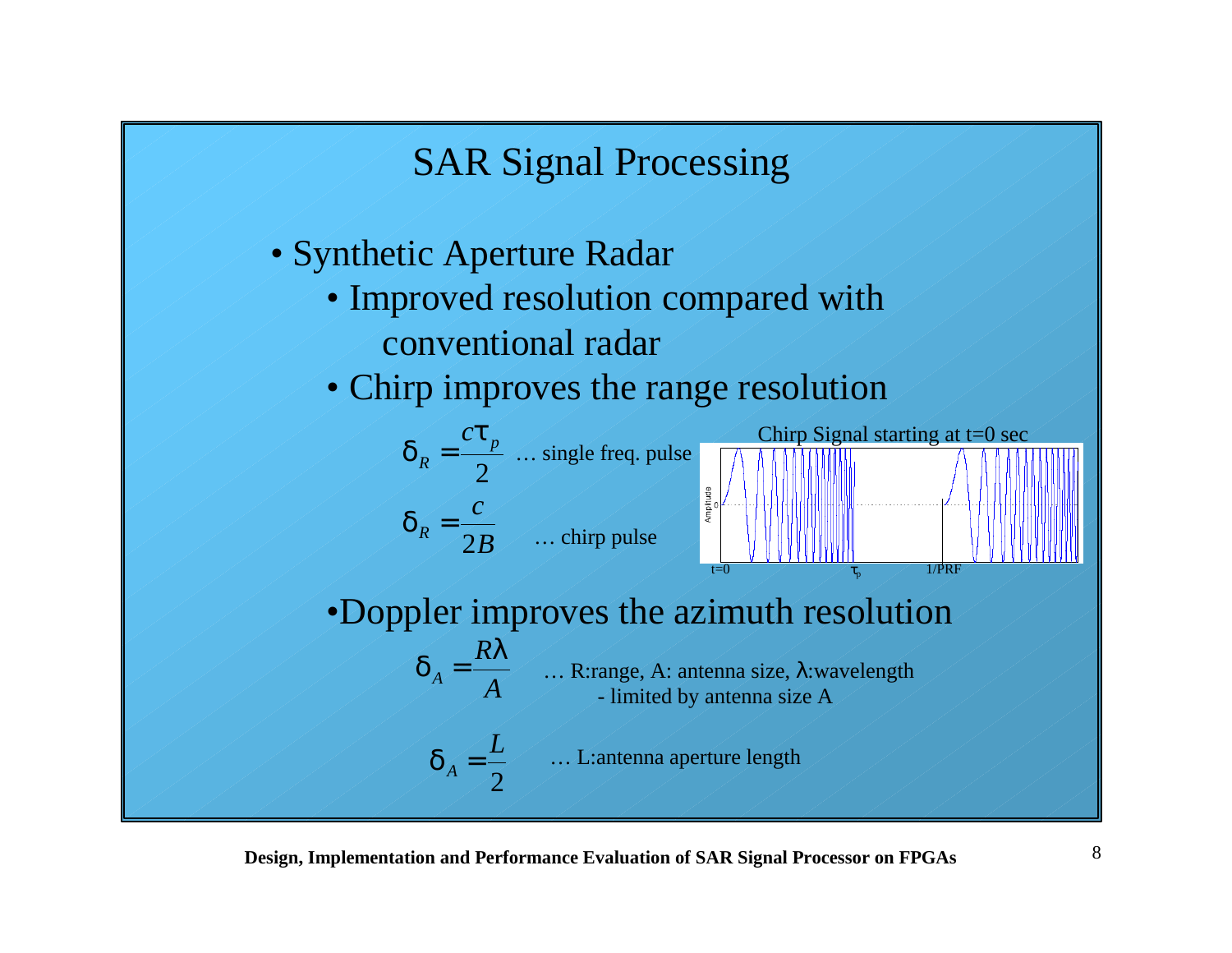

**Design, Implementation and Performance Evaluation of SAR Signal Processor on FPGAs** 9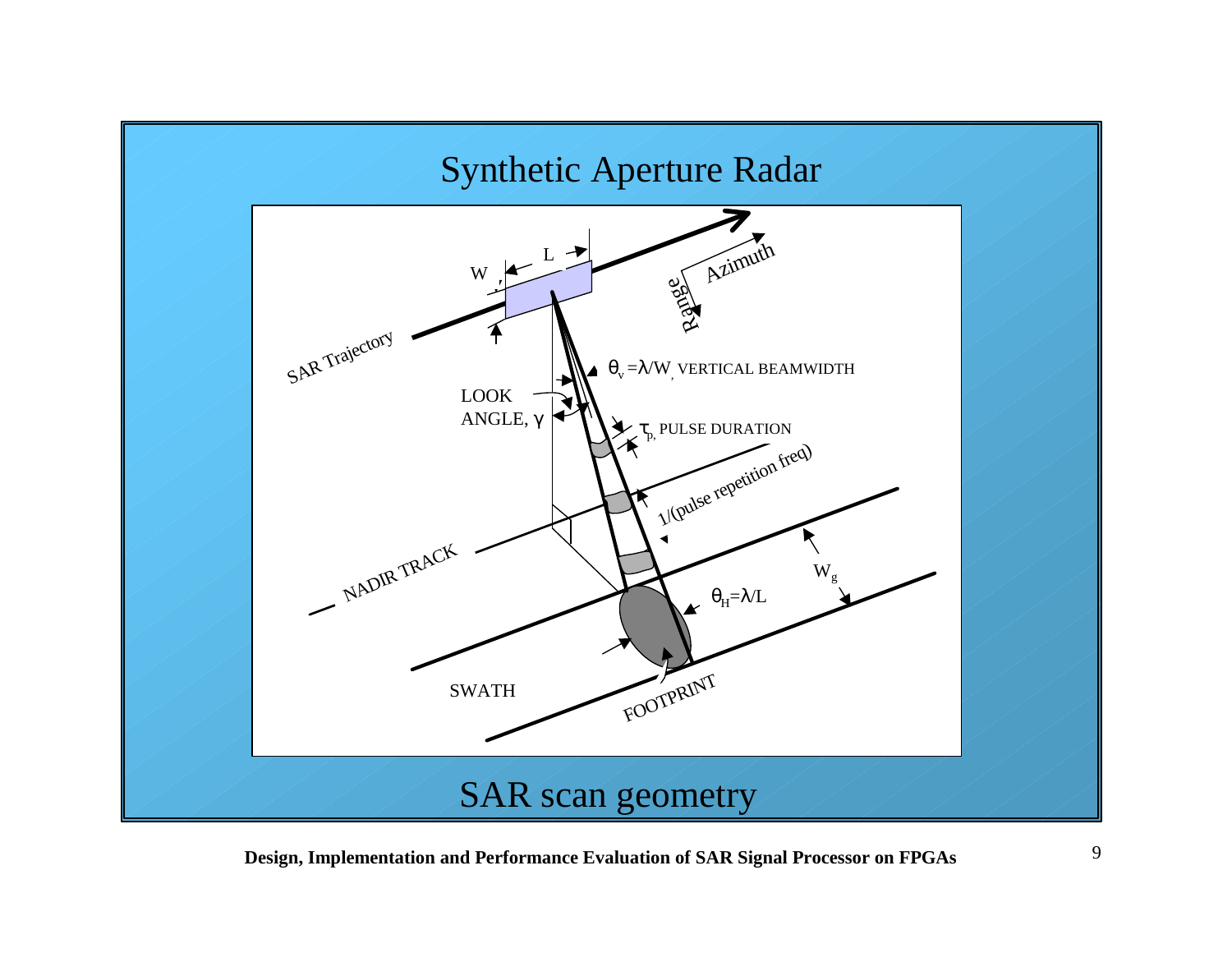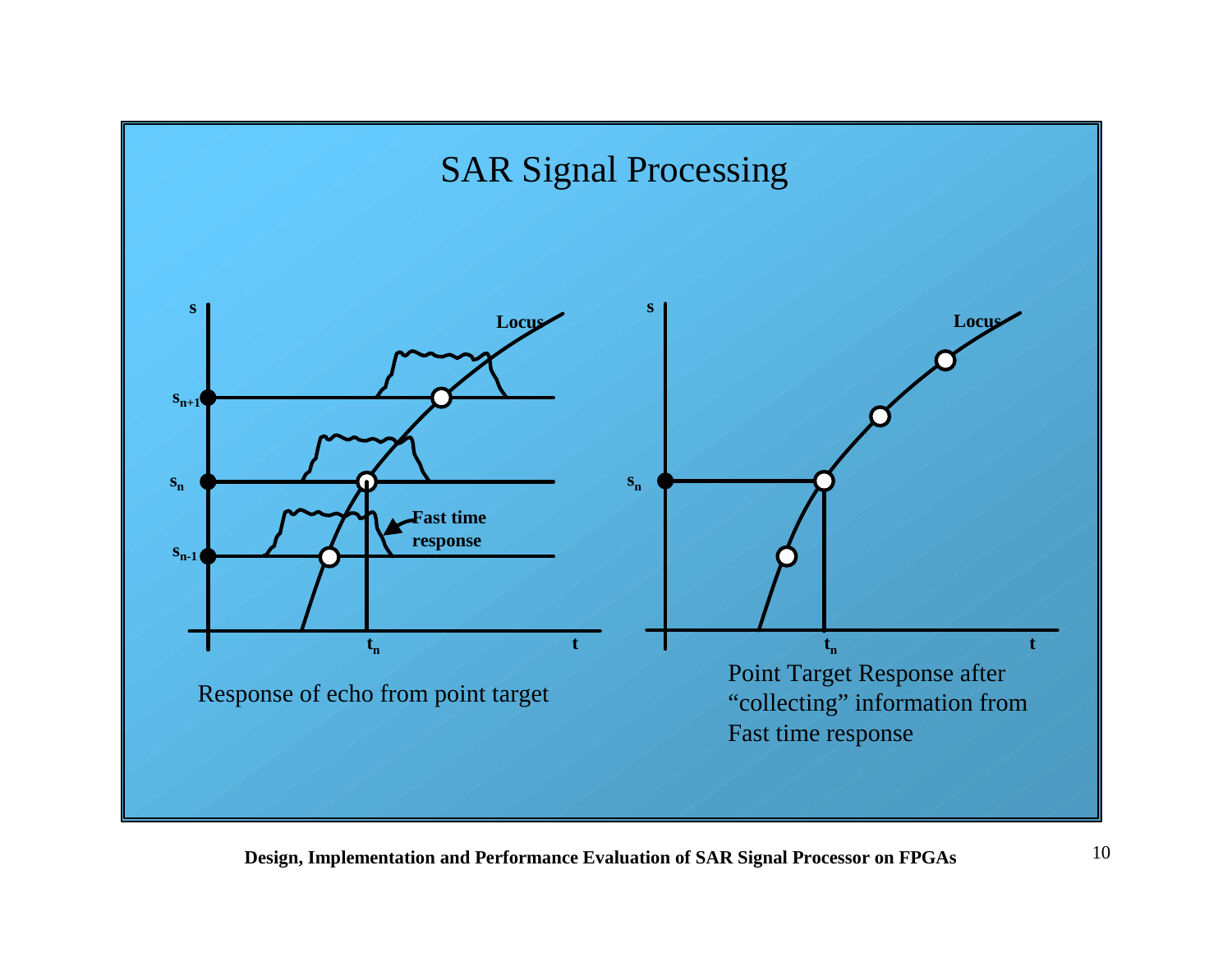### SAR Signal Processing

Some Facts and Specs.

•Software Signal Processor, *aisp,* from ASF

- Raw Data from ERS-1 satellite, in 5 bit real and 5 bit imaginary, zero-padded to make up a byte
- A patch of 4096 x 4096 data pixels considered.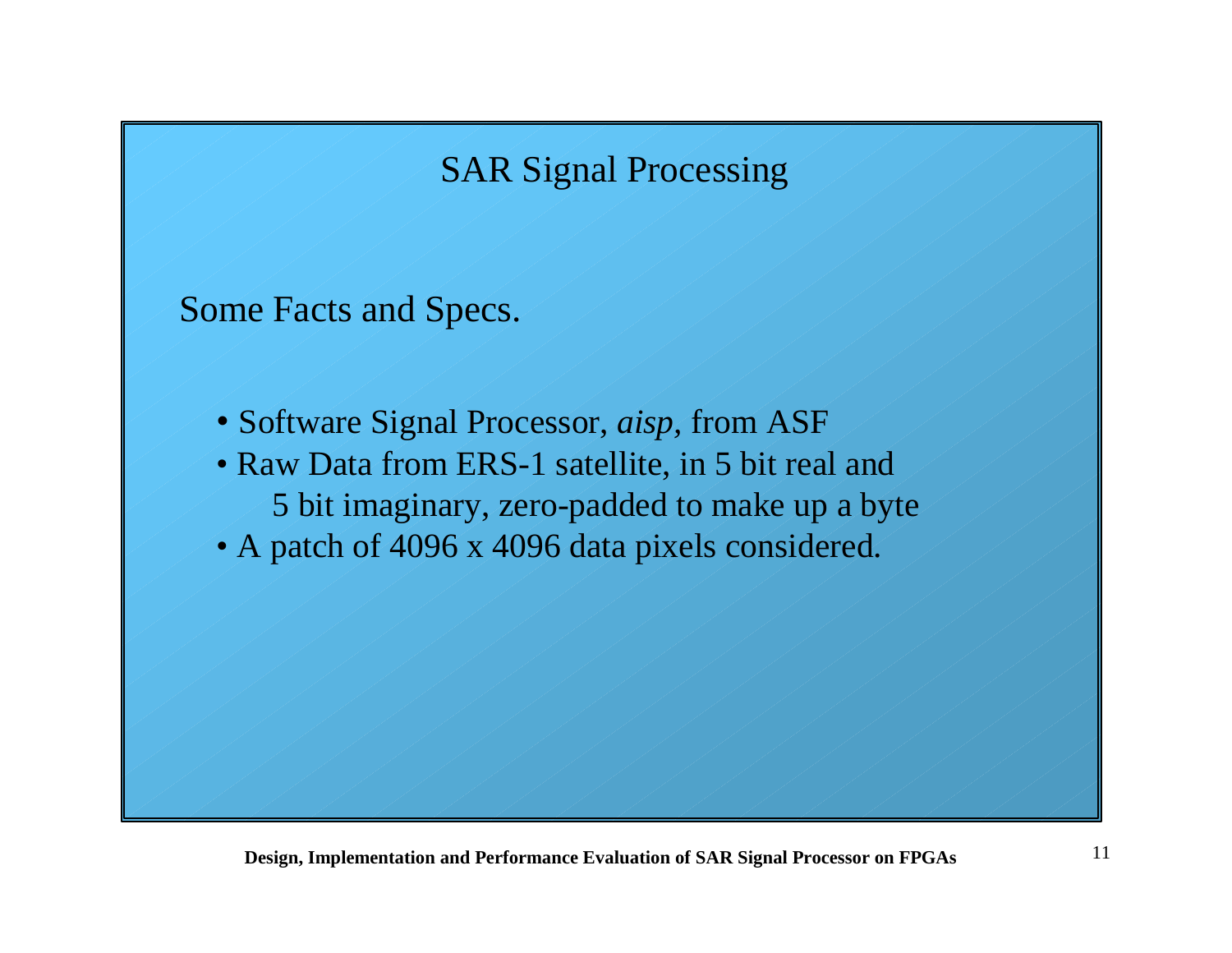# SAR Signal Processing

### Range Processing

- Complex raw data correlated with a matched filter (same for all azimuth distance)
- Matched filter response obtained from the chirp characteristics

#### Azimuth Processing

- Range Compressed data correlated with a matched filter
- Matched filter response obtained from the Doppler history of the echoed signal
- Matched filter different for each range line.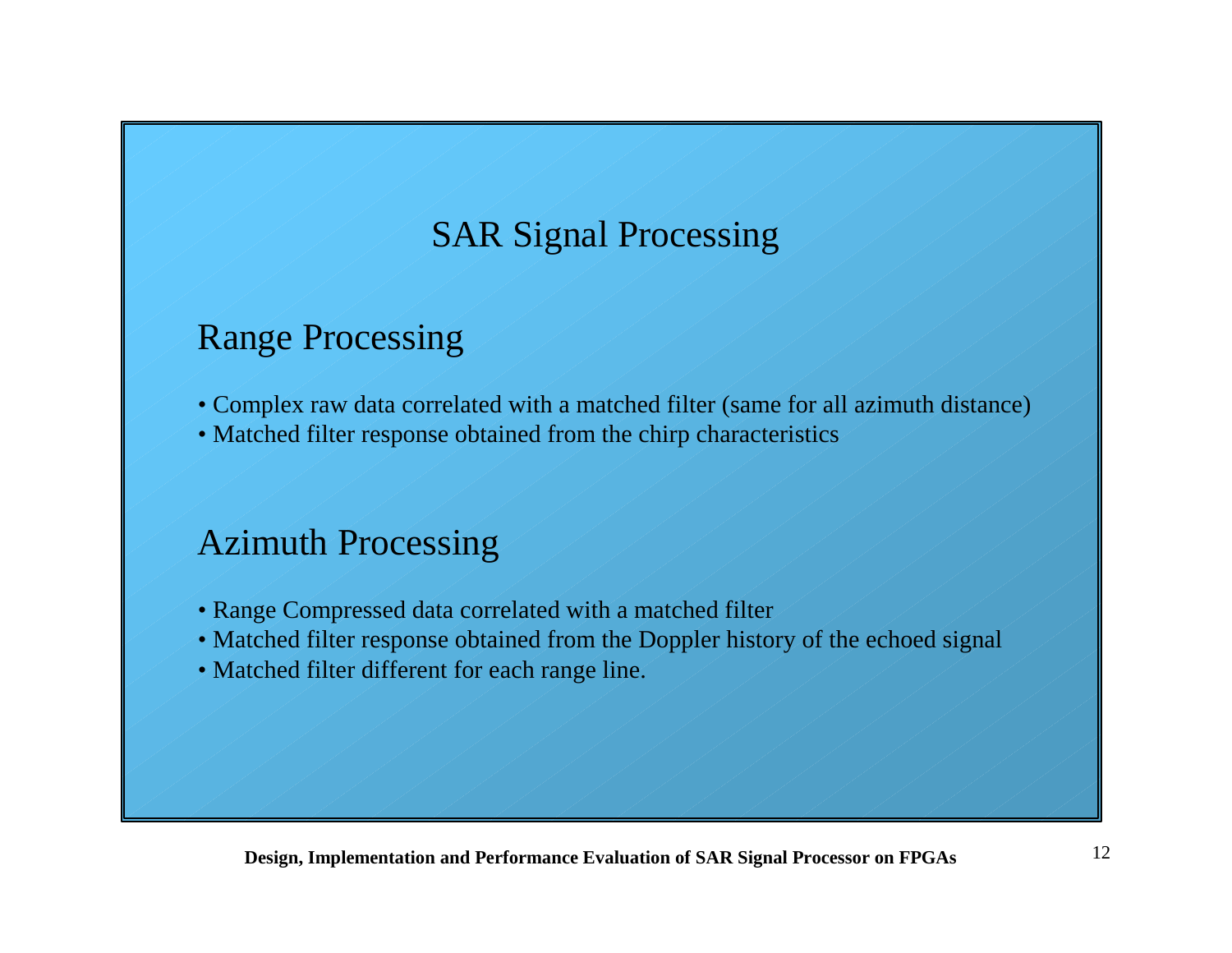### Range Migration

- After Range Compression
	- Input from one range line can appear at output of matched filter,delayed and associated with next range line.
- For SAR, this Doppler induced error inevitable.
- Doppler-induced shift range curvature
- earth rotation causes range walk
- resultant migration path parabolic
- However, for ERS-1, calculating using orbit parameters, the maximum migration, a couple of range lines.
- This feature exploited in implementation.
- Since Doppler induced migration, range migration correction in Doppler freq. domain
- Since the calculated value of migration will not be a whole integer, interpolation is used. ASF uses an 8 point interpolation vector for range migration correction.

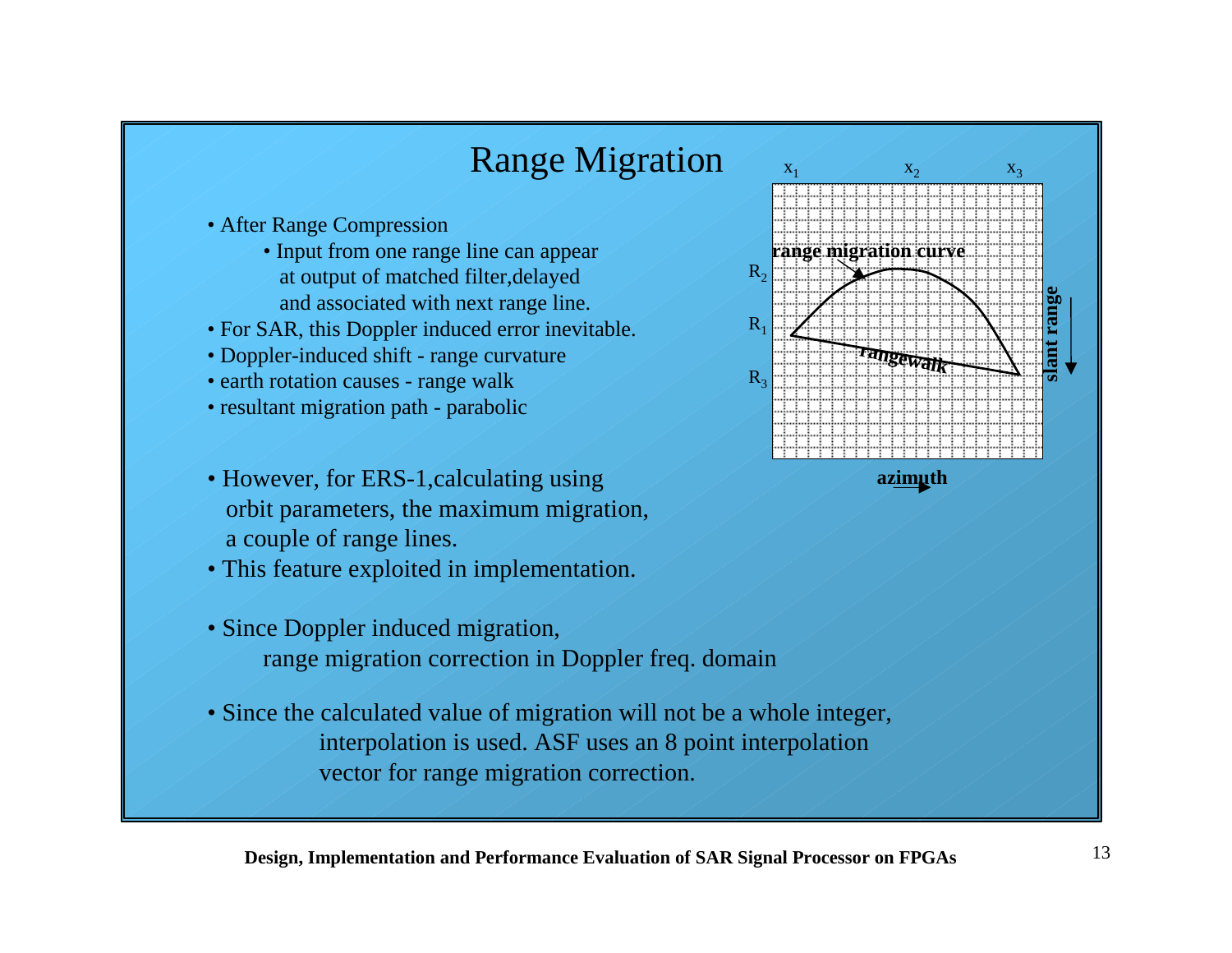

**Design, Implementation and Performance Evaluation of SAR Signal Processor on FPGAs** 14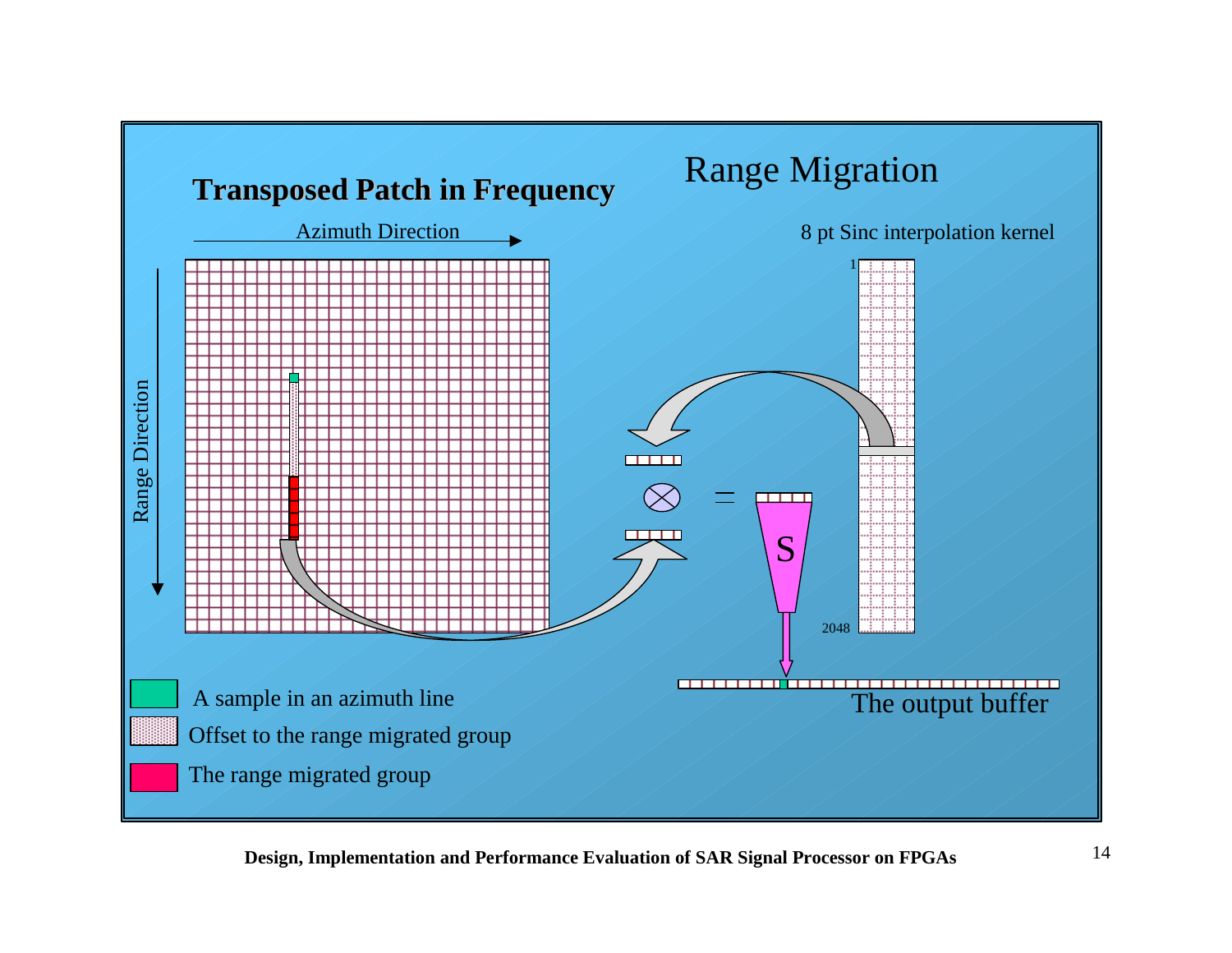### SAR Signal Processing

- Main units of Signal Processing are:
	- Matched Filtering for range compression
	- Matched Filtering for azimuth compression
	- Range Migration Correction

#### • Correlation works faster by

- Taking Fourier transform of input (time--> frequency)
- Multiply it with complex conjugate of frequency response of matched filter
- Taking inverse Fourier transform (frequency --> time)
- Hence an efficient FFT algorithm(4096 point FFT) would be required.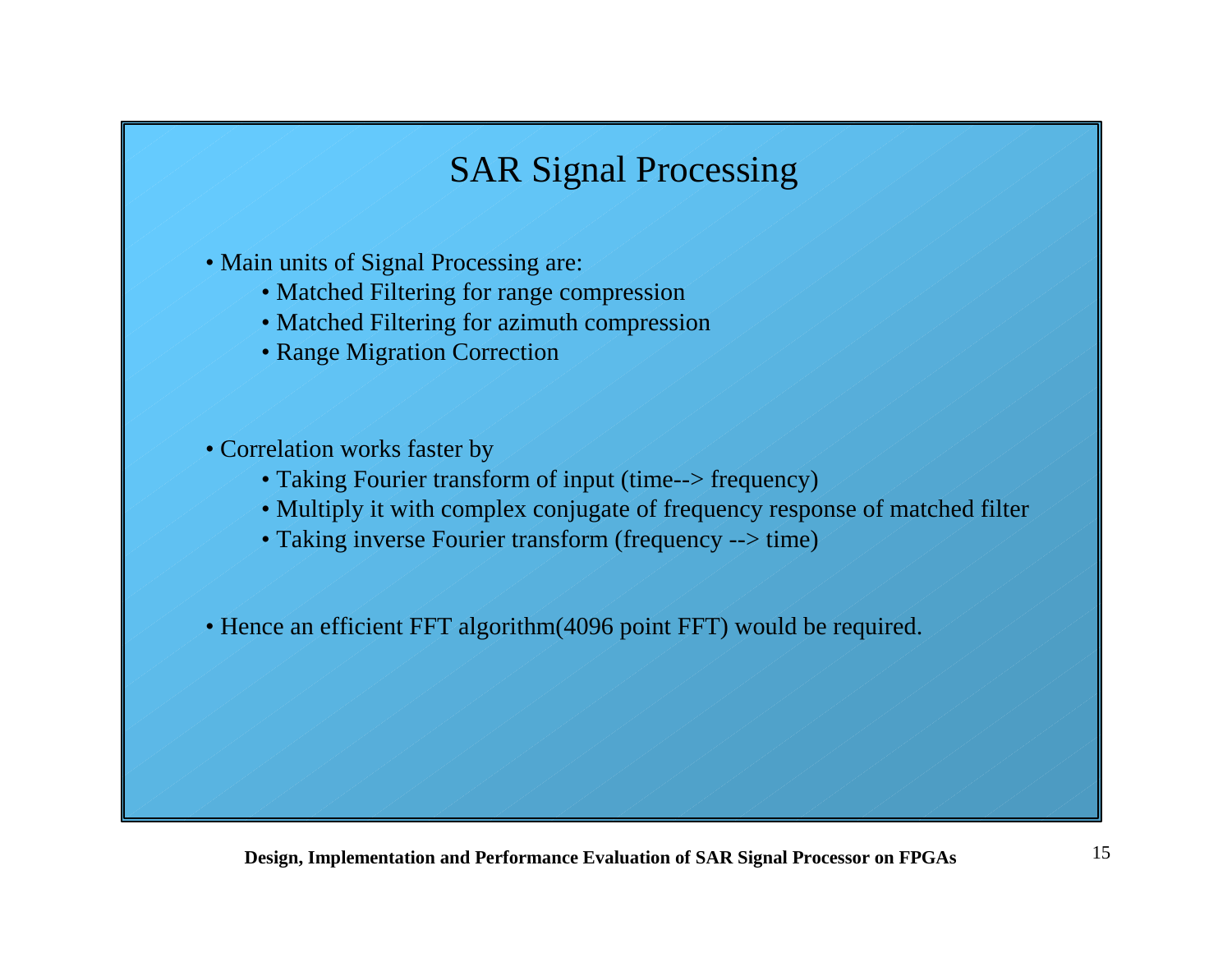

**Design, Implementation and Performance Evaluation of SAR Signal Processor on FPGAs** 16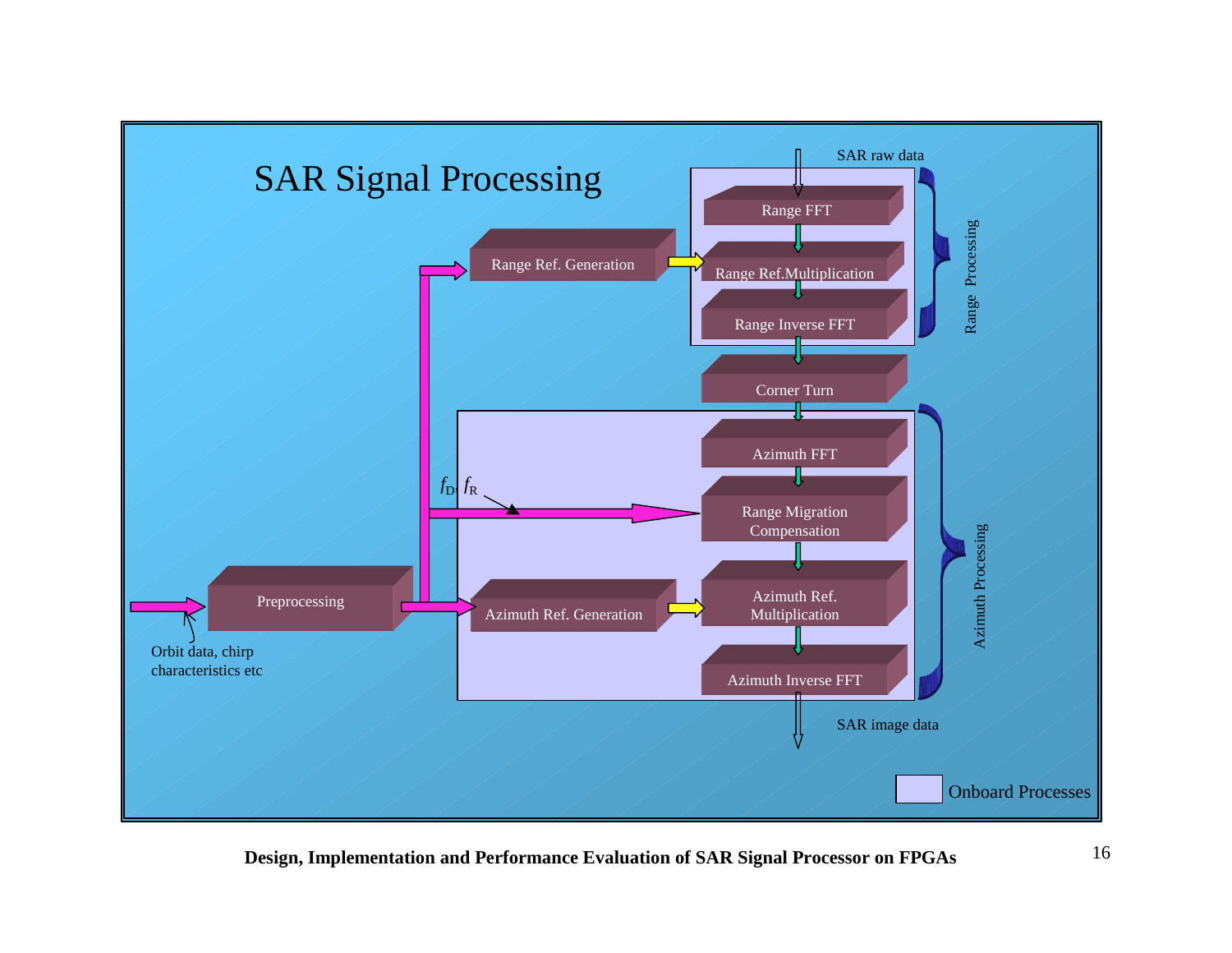Target Architecture and Design Flow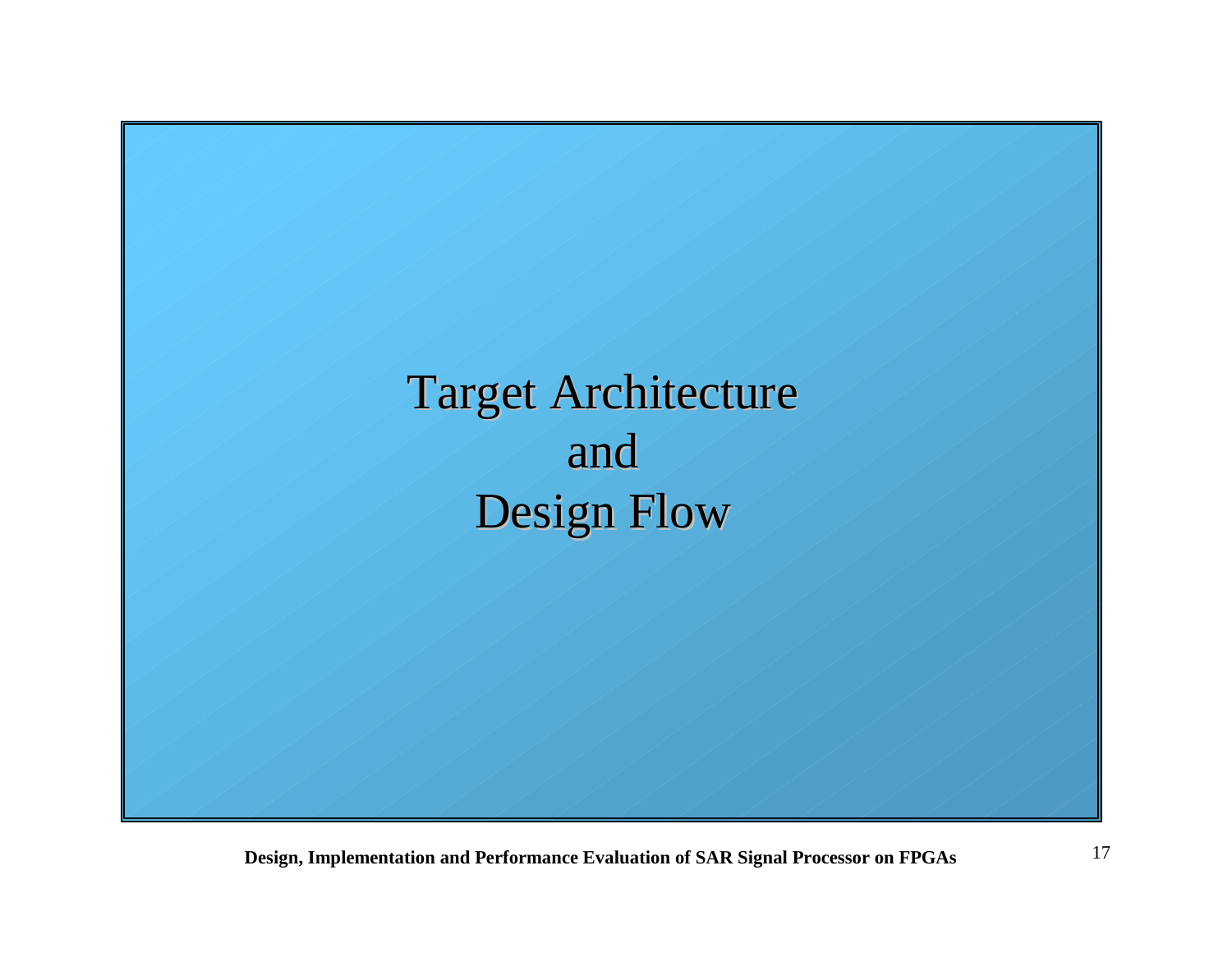

**Design, Implementation and Performance Evaluation of SAR Signal Processor on FPGAs** 18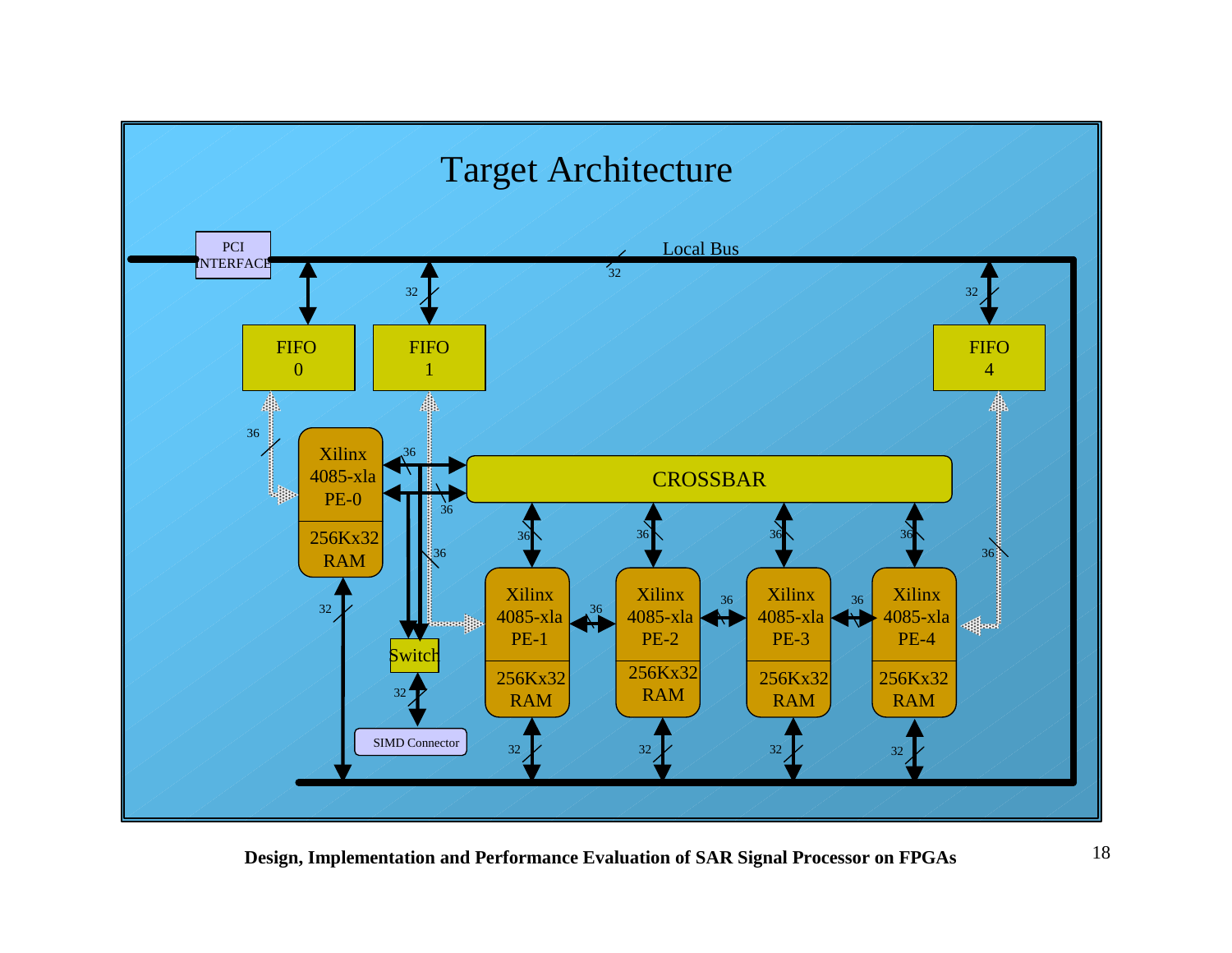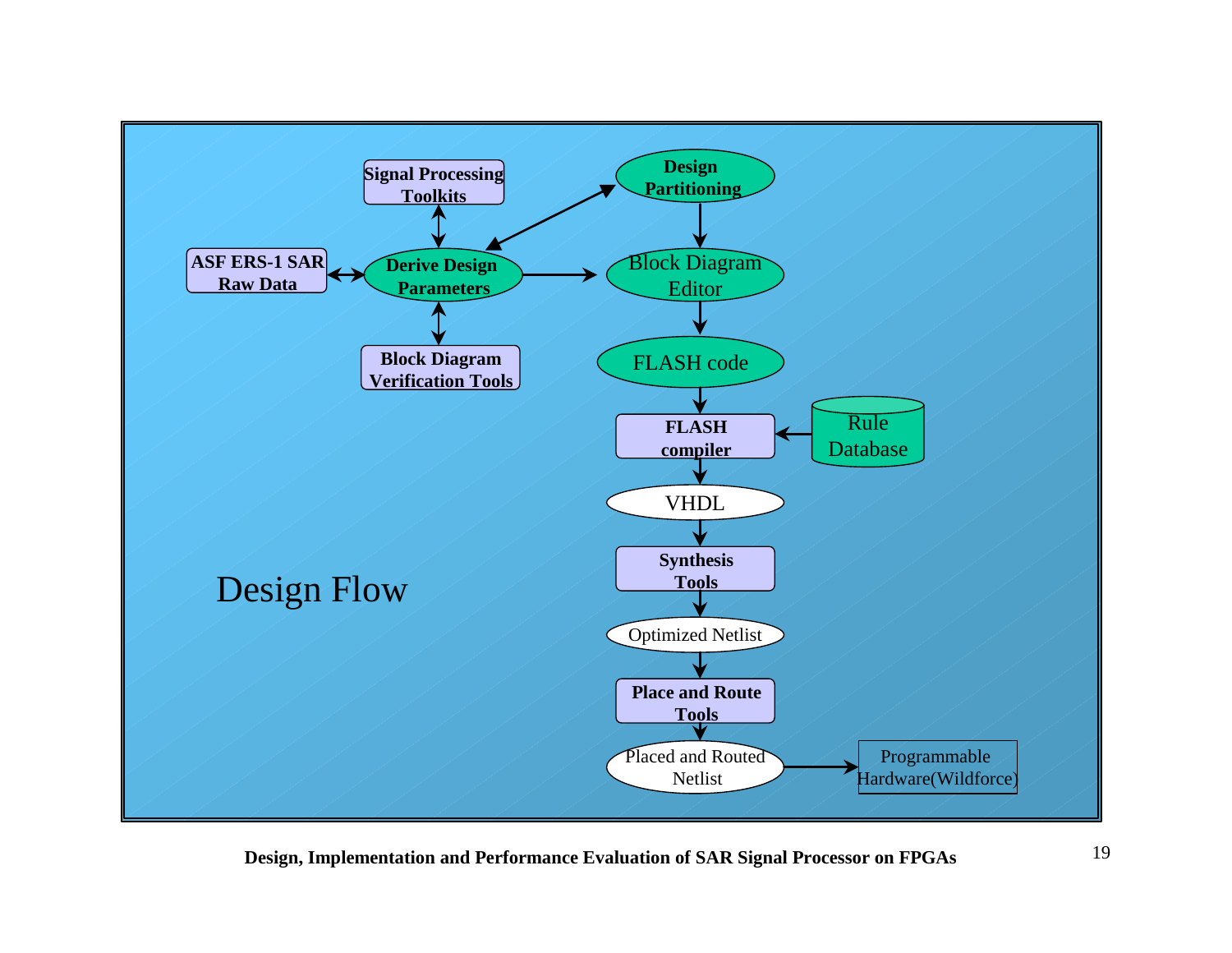

**Design, Implementation and Performance Evaluation of SAR Signal Processor on FPGAs** 20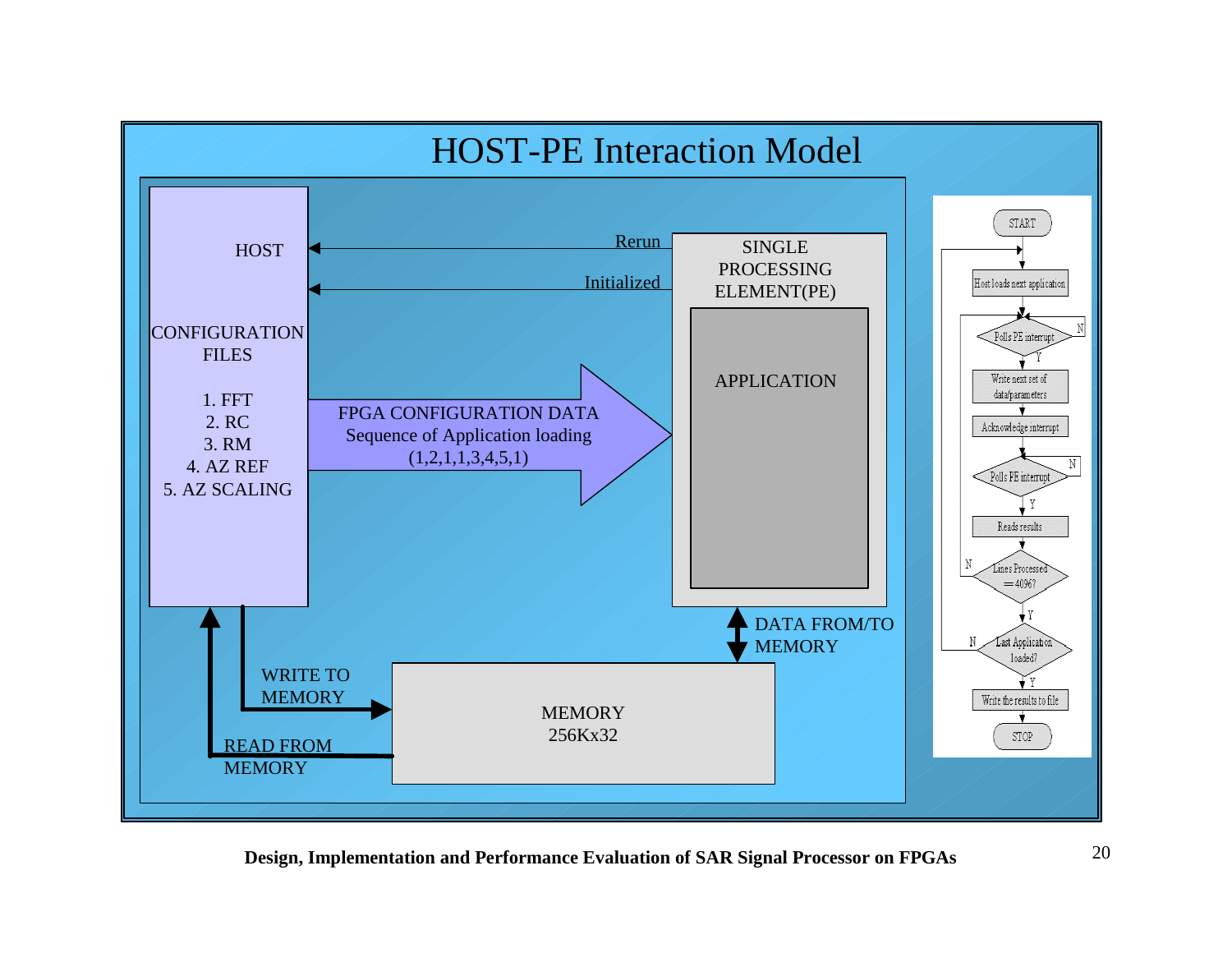Design And Implementation Of SAR Signal Processor On FPGAs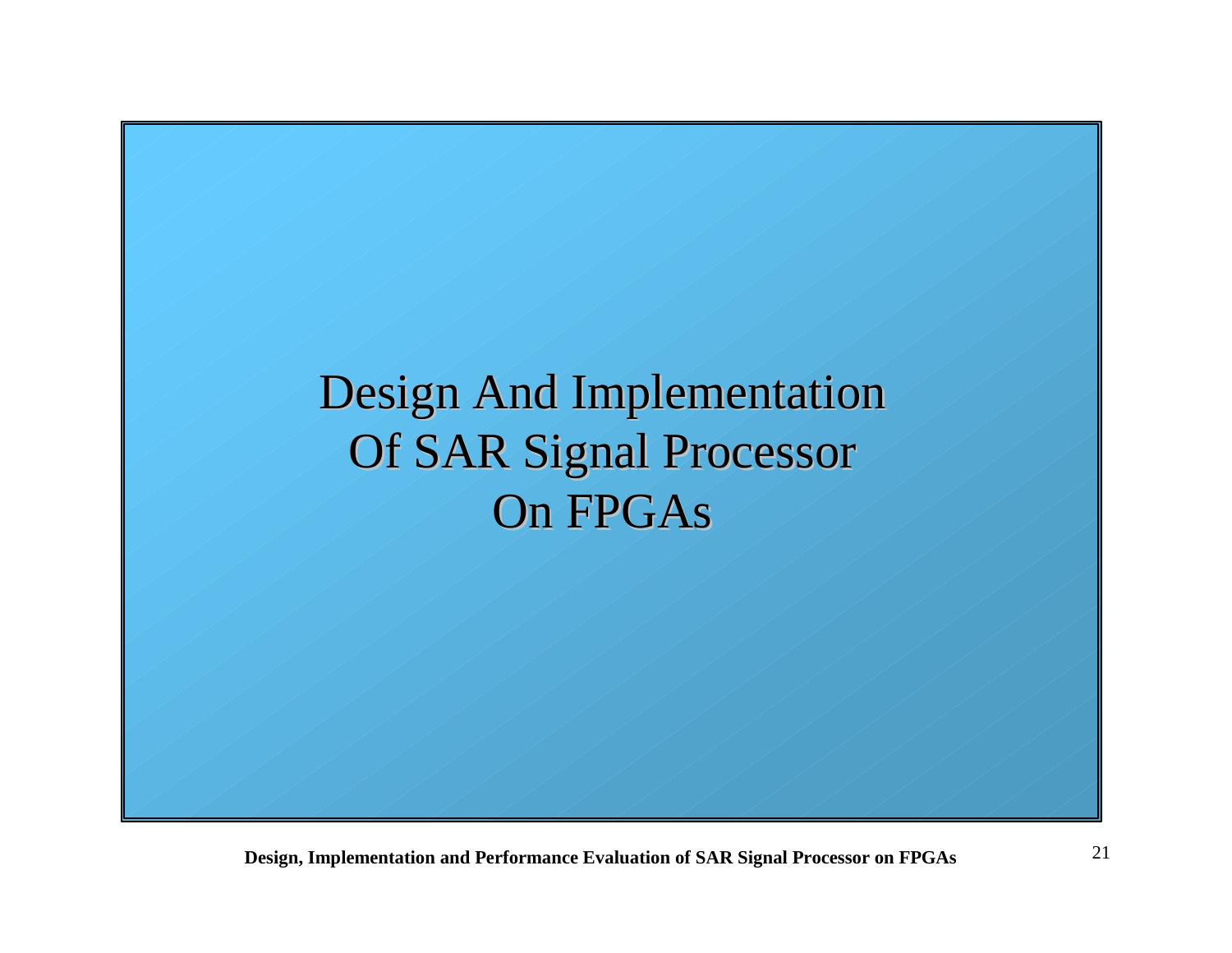

**Design, Implementation and Performance Evaluation of SAR Signal Processor on FPGAs** 22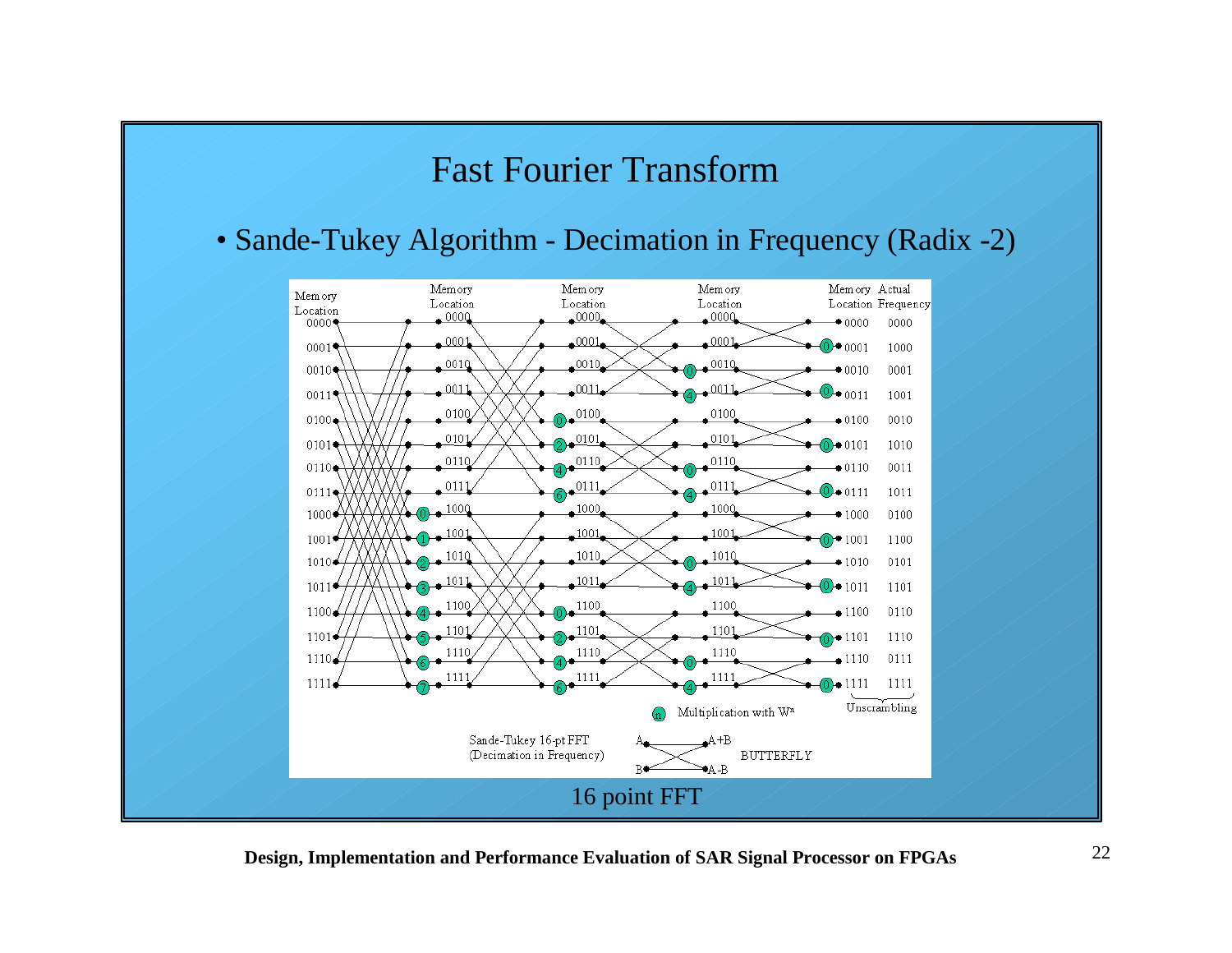### Fast Fourier Transform

• Inserting the LSB at

#### • Address Generation

| correct location<br>• Correct location:                                                                                                                | Stage 3 | Stage 2             | Stage 1 | Stage 0        |
|--------------------------------------------------------------------------------------------------------------------------------------------------------|---------|---------------------|---------|----------------|
|                                                                                                                                                        | 0000    | 0000                | 0000    | $ 0000\rangle$ |
| (bitwidth - stage_num.)                                                                                                                                | 0001    | 0010                | 0100    | 0001           |
|                                                                                                                                                        | 0010    | 0001                | 0001    | $ 0010\rangle$ |
| $>$ INT2L0G                                                                                                                                            | 0011    | 0011                | 0101    | 0011           |
| ▷<br>R EXTRACT<br>IT ESB<br>⊳⊦<br>INCREMENT                                                                                                            | 0100    | 0100                | 0010    | 0100           |
| COUNTER<br>▷                                                                                                                                           | 0101    | 0110                | 0110    | 0101           |
| $\nu_{\text{M-1}}^{\text{EXTRACT}}$<br>$>$ INT2L06<br>▷<br>▷<br>INSERT $\triangleright$<br>Ó n−<br>□ bit<br>⊟nsē<br>$\triangleright$ BITS<br>> ĈÕÚNTER | 0110    | 0101                | 0011    | 0110           |
|                                                                                                                                                        | 0111    | 0111                | 0111    | 0111           |
| INCREMENT<br>STAGE COUNTER                                                                                                                             | 1000    | 1000                | 1000    | 1000           |
| ⊿ STAGE<br>> COUNTER                                                                                                                                   | 1001    | 1010                | 1100    | 1001           |
| <b>RESET</b><br>COUNTERS                                                                                                                               | 1010    | 1001                | 1001    | 1010           |
| V<br>7<br>END OF                                                                                                                                       | 1011    | 1011                | 1101    | 1011           |
| STAGE<br>END OF<br>COUNT<br>COUNT                                                                                                                      | 1100    | 1100                | 1010    | 1100           |
|                                                                                                                                                        | 1101    | 1110                | 1110    | 1101           |
| <b>BDE Diagram for FFT Address</b>                                                                                                                     | 1110    | 1101                | 1011    | 1110           |
|                                                                                                                                                        | 1111    | 11 <mark>1</mark> 1 | 1111    | 1111           |

 $\Rightarrow$  address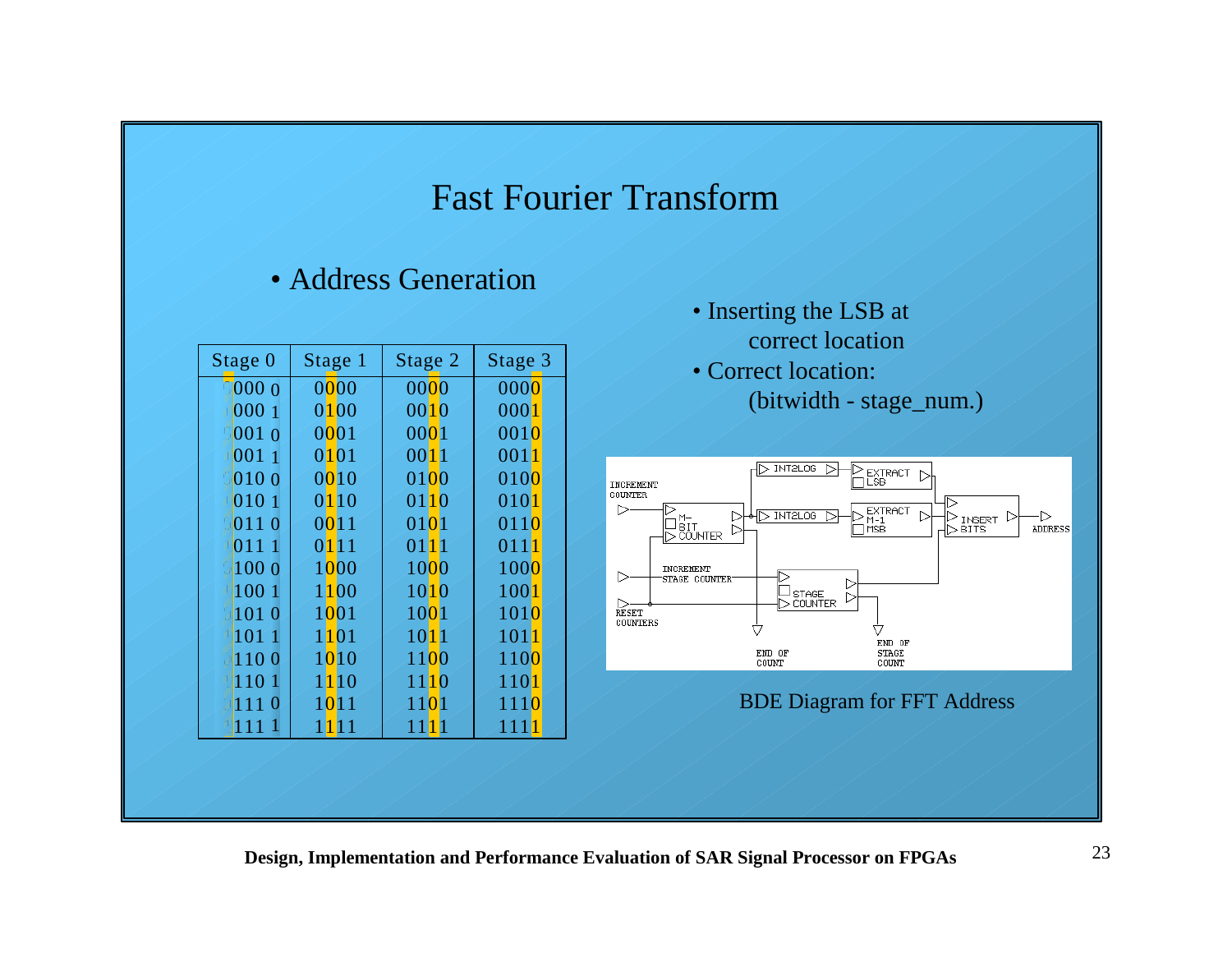

**Design, Implementation and Performance Evaluation of SAR Signal Processor on FPGAs** 24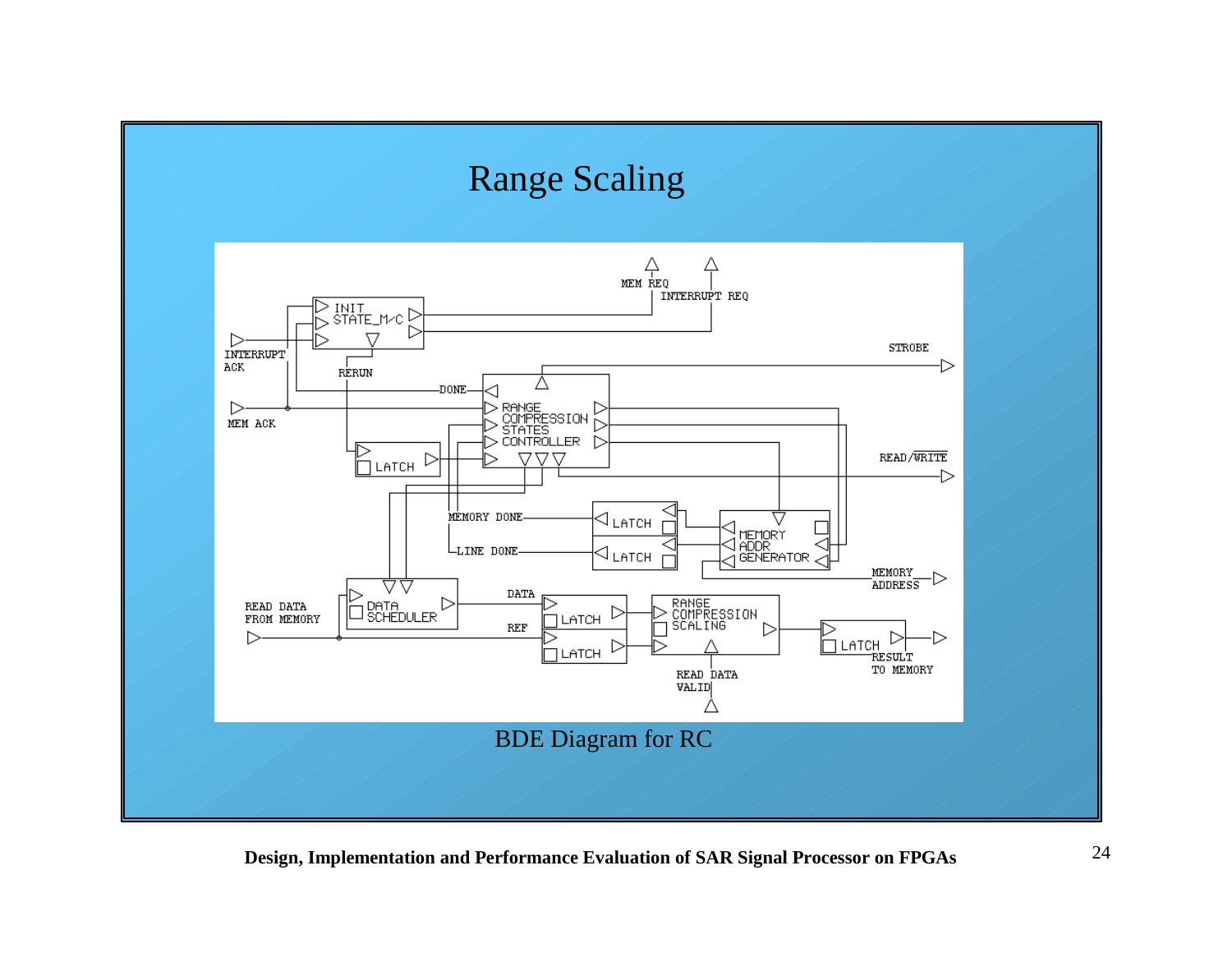### Range Migration



#### BDE Diagram for RM

#### **Cache**

- Since offset Maximum 3-4 range lines
- 8-point interpolation
- so data along range required is ~12 and so
- CACHE of 16 next possible values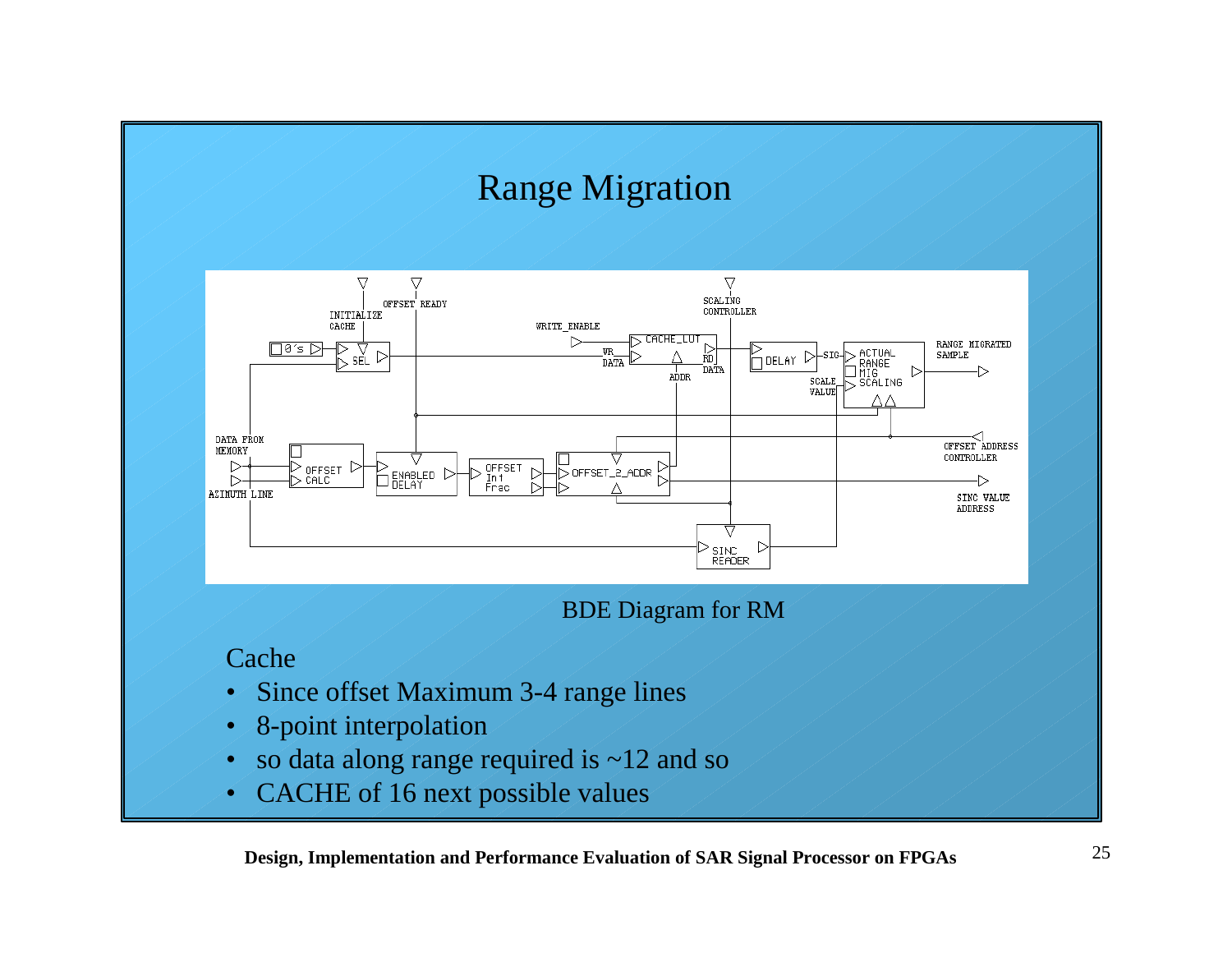#### Azimuth Reference Generation



#### BDE Diagram for AZREF

- •Calculated from precomputed Doppler history
	- Doppler history -- Doppler Centroid, and Doppler rate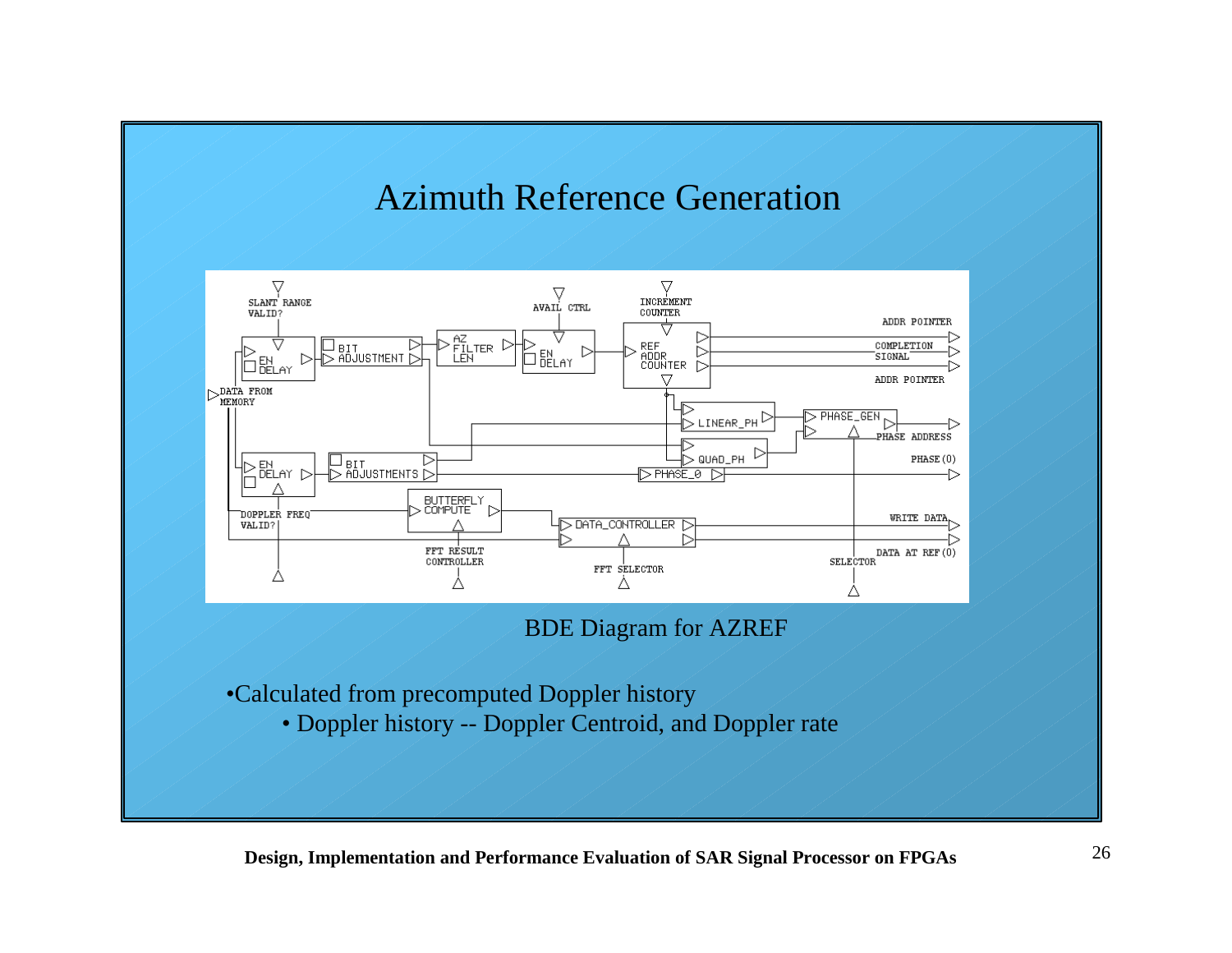

**Design, Implementation and Performance Evaluation of SAR Signal Processor on FPGAs** 27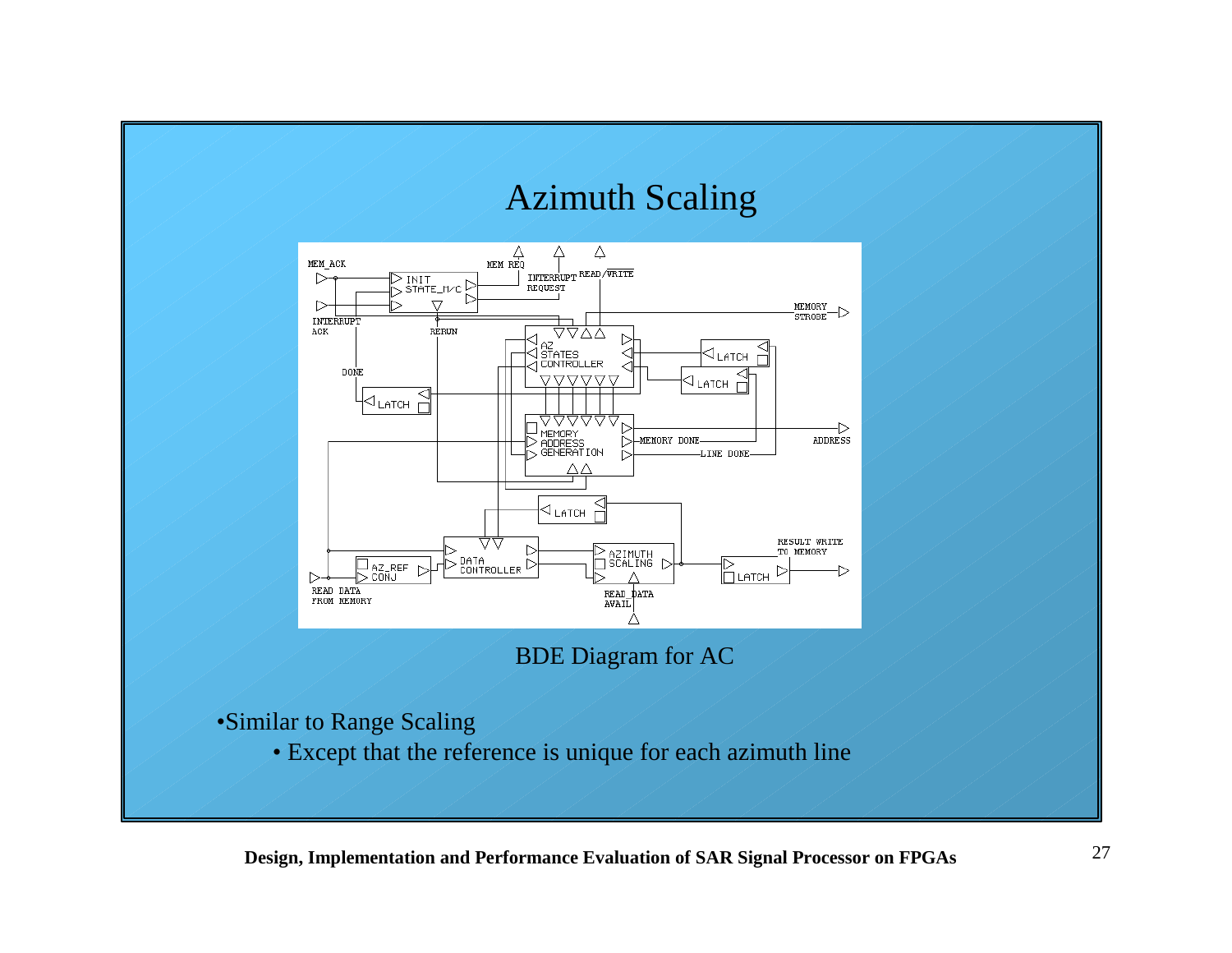| <b>Modules</b>                | <b>FFT</b> | <b>RC</b> | <b>RM</b> | <b>AZ REF</b> | AZ C    |
|-------------------------------|------------|-----------|-----------|---------------|---------|
| % Device Util.                | 40         | 37        | 61        | 63            | 50      |
| <b>Cycles/memory</b>          | 10322000   | 921700    | 4671200   | 10679000      | 1843300 |
| <b>Clock (MHz)</b>            | ~13        | ~14       | ~10       | $\sim 10$     | ~13     |
| <b>Time (sec)/memory</b>      | 0.794      | 0.066     | 0.467     | 1.068         | 0.142   |
| Mem. reload/patch             | 60         | 60        | 60        | 60            | 30      |
| Time (sec)/patch <sup>*</sup> | 11.12      | 0.924     | 6.538     | 14.95         | 3.976   |

#### Implementation Figures

Time to process a module Note: Lines/patch = 4096

- FFT most time intensive of all the processes
- 4 FFT modules per patch. (R.FFT, R.IFFT, A.FFT, A.IFFT)
- Total time:  $4(11.12) + 0.9 + 6.5 + 14.95 + 3.98$ 
	- $= 70.81$  seconds

\*For #PEs  $= 5$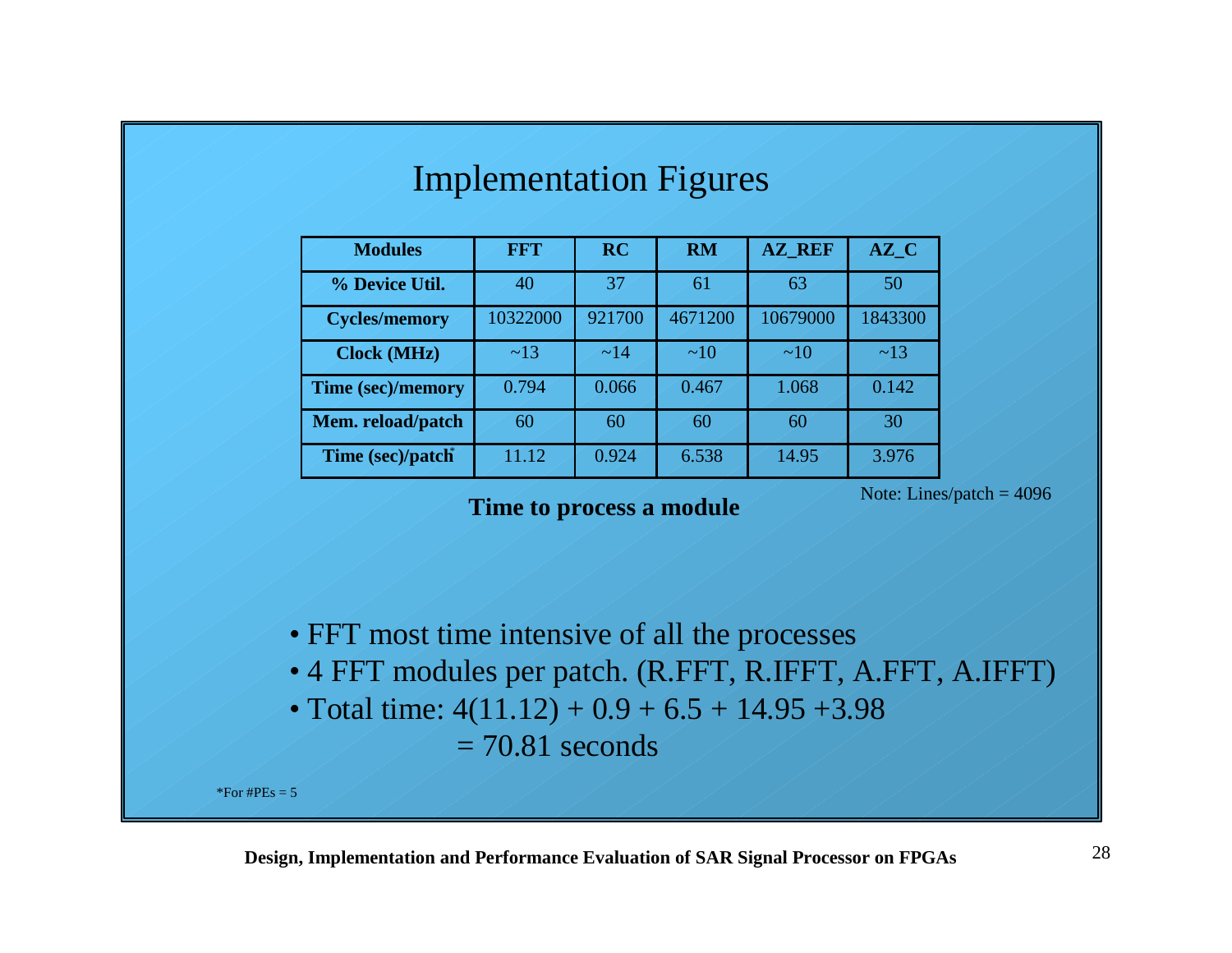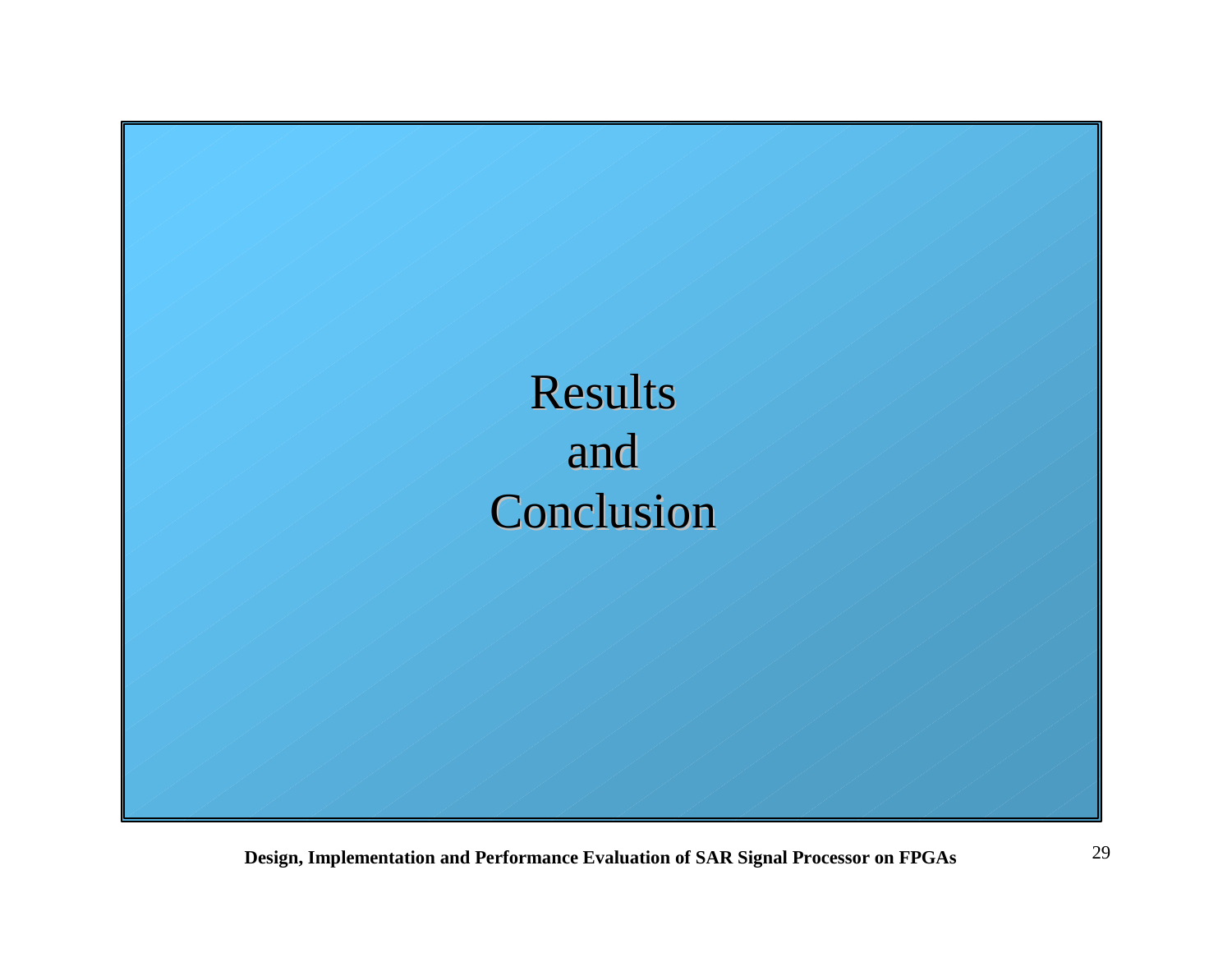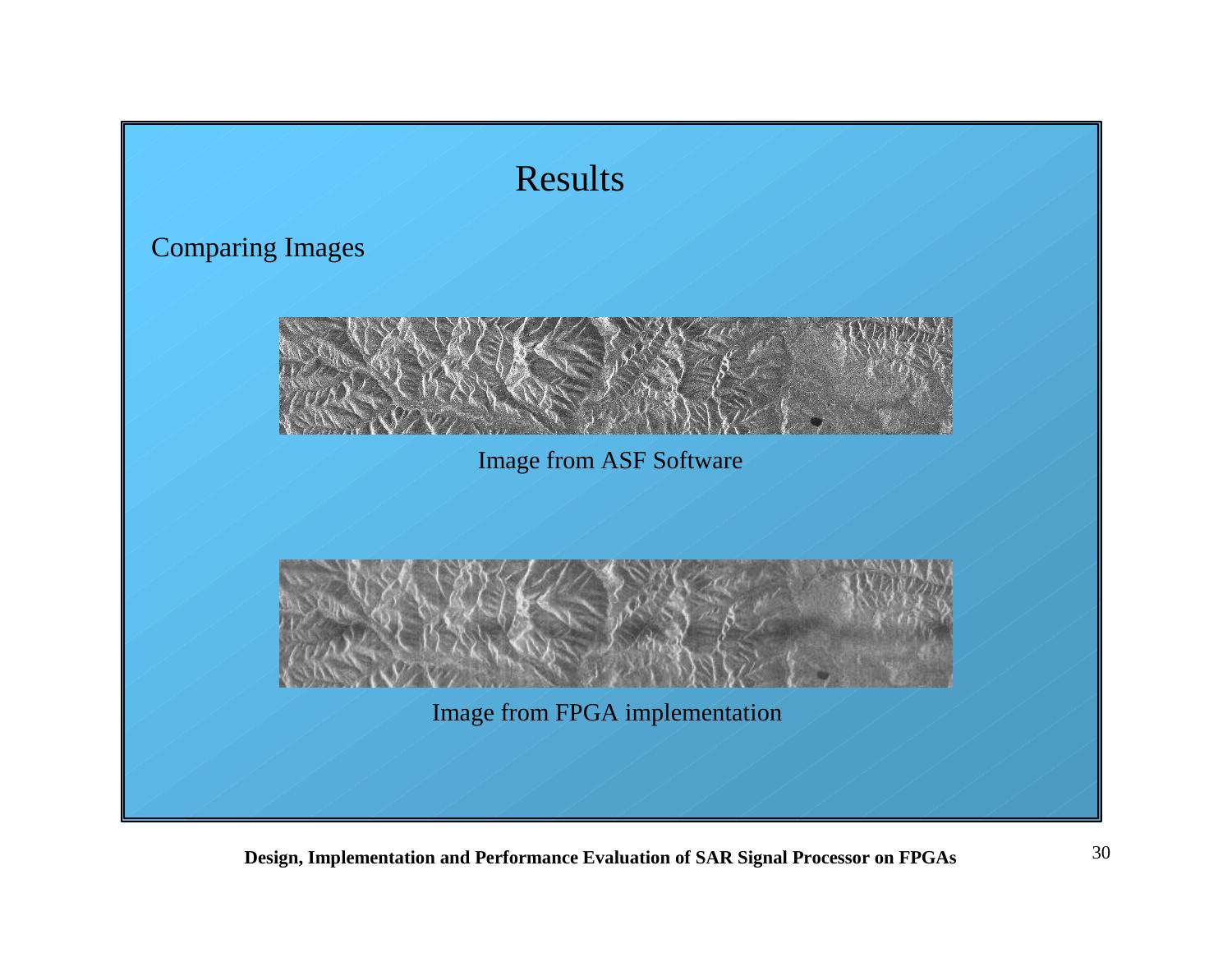# Comparison with Software Implementation

| Implementation                |   | Time for actual computation<br>(sec)/ Total time (sec) |  |  |  |  |  |
|-------------------------------|---|--------------------------------------------------------|--|--|--|--|--|
| Software - ASF's aisp utility |   | 103/106.4                                              |  |  |  |  |  |
| Using regular memory transfer |   |                                                        |  |  |  |  |  |
|                               |   | 394.9/402.34                                           |  |  |  |  |  |
| #PEs                          | 3 | 232.43/240.05                                          |  |  |  |  |  |
|                               | 5 | 195.69/203.32                                          |  |  |  |  |  |
|                               |   | <b>Using DMA memory transfer</b>                       |  |  |  |  |  |
|                               |   | 310.57/318.13                                          |  |  |  |  |  |
| #PEs                          | 3 | 136.37/145.6                                           |  |  |  |  |  |
|                               | 5 | 95.32/102.56                                           |  |  |  |  |  |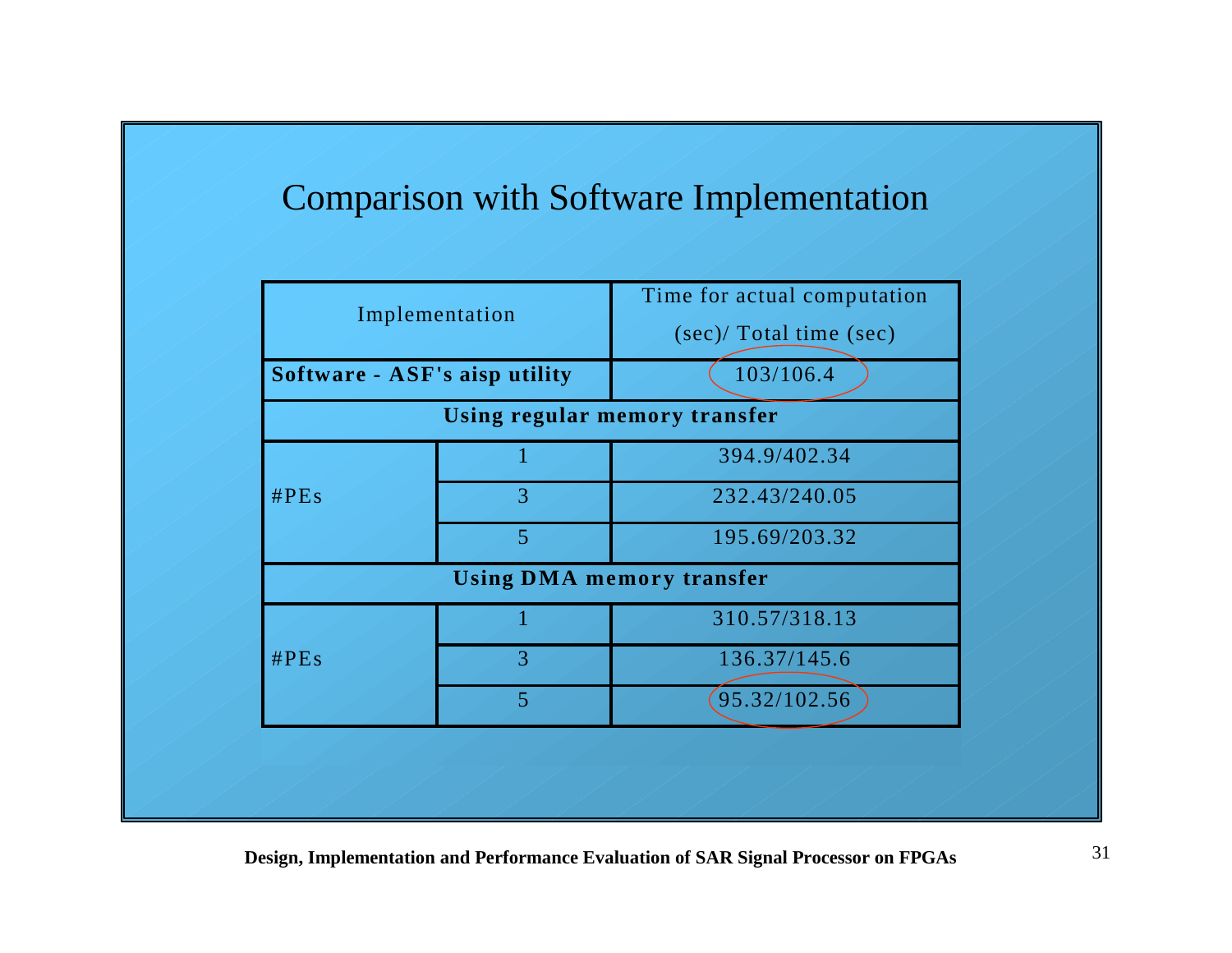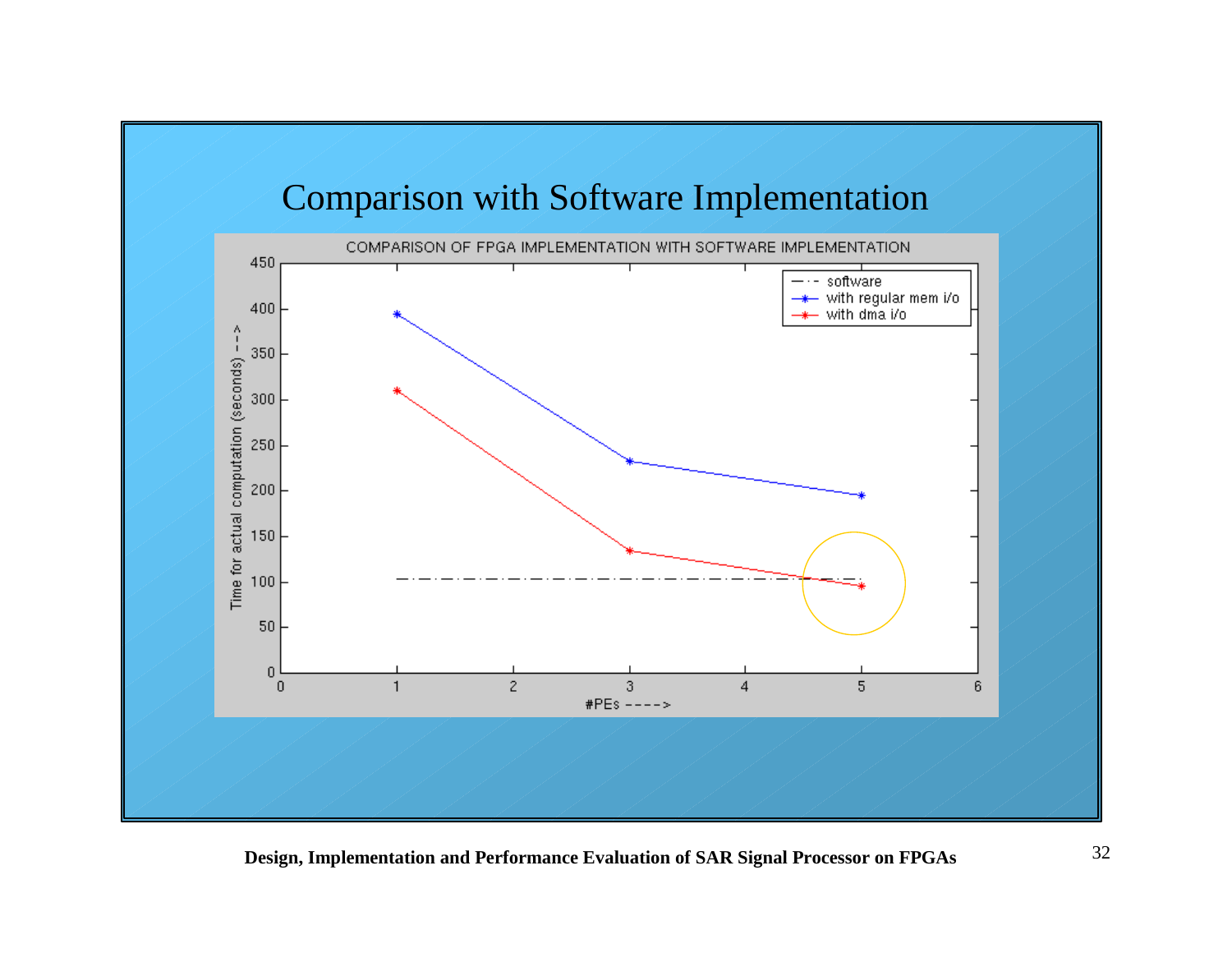### Conclusion

•Demonstrates the design and FPGA implementation of certain SAR algorithms. •Shows efficient use of reprogrammability of FPGA by loading different stages of the signal processor. •This work also shows the effectiveness of FLASH and BDE in implementing such a complex design. •SAR image generated shows a successful implementation of a prototype SAR signal processor on FPGA.

•However, memory I/O, a bottleneck. larger memory size should provide better performance.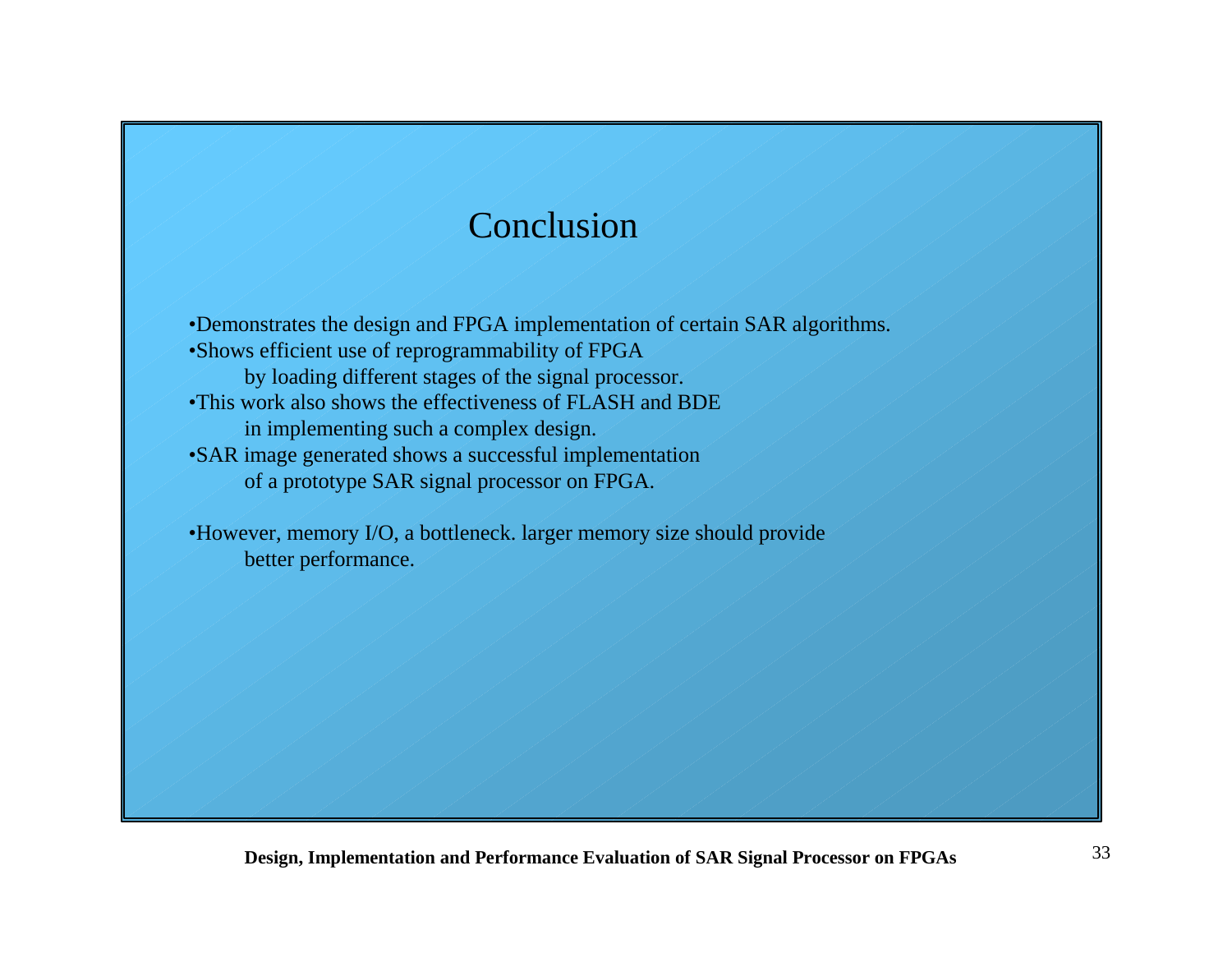## Future Work

Some of the possibilities...

- Incorporate speckle reduction, Interferometry etc
- Higher Radix FFT usage
- Incorporate preprocessing on FPGAs.
- Generalize design for other Radar like SIR-C, JERS, etc.
- Floating point implementation to increase resolution